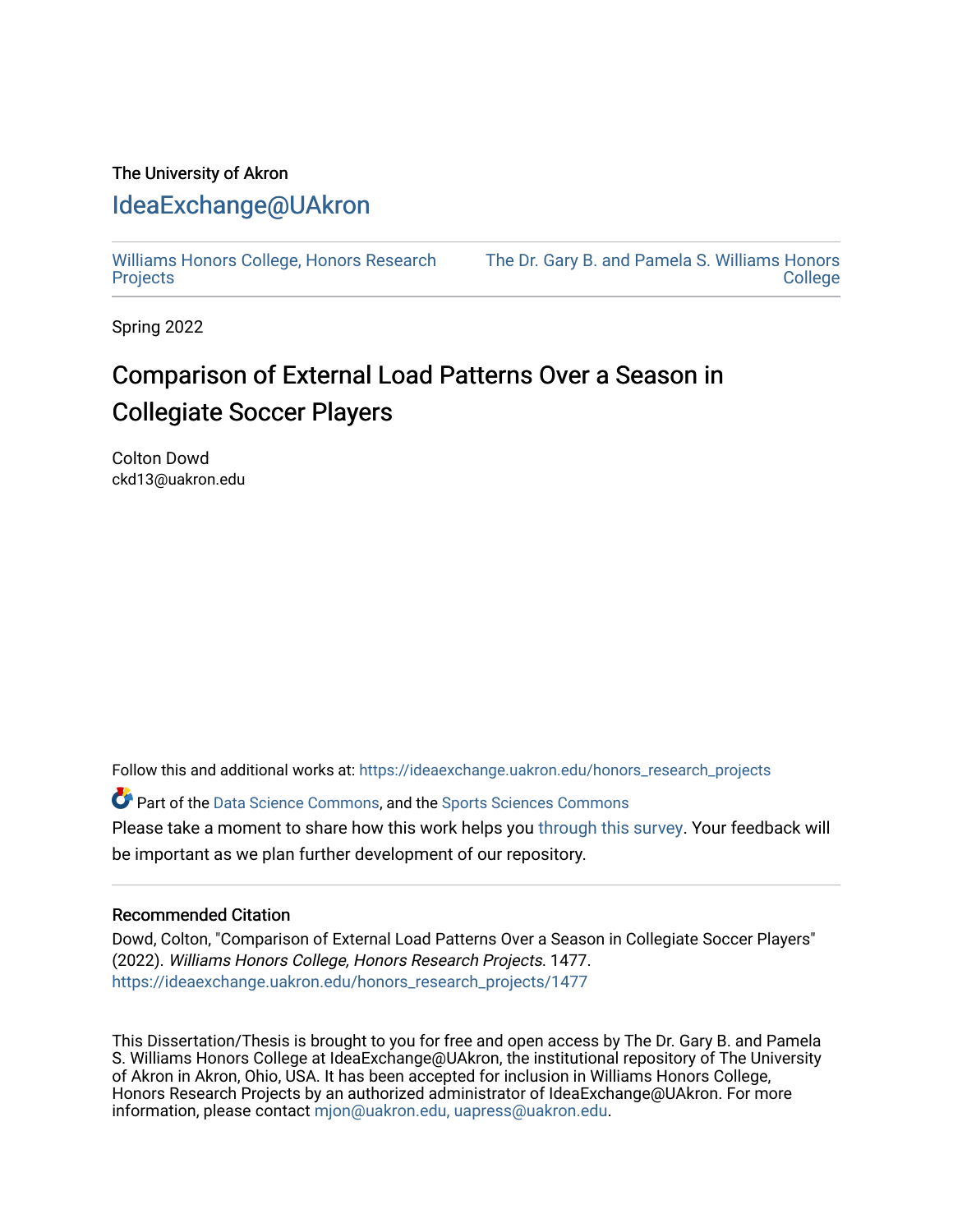Comparison of External Load Patterns Over a Season in Collegiate Soccer Players

Colton Dowd

The University of Akron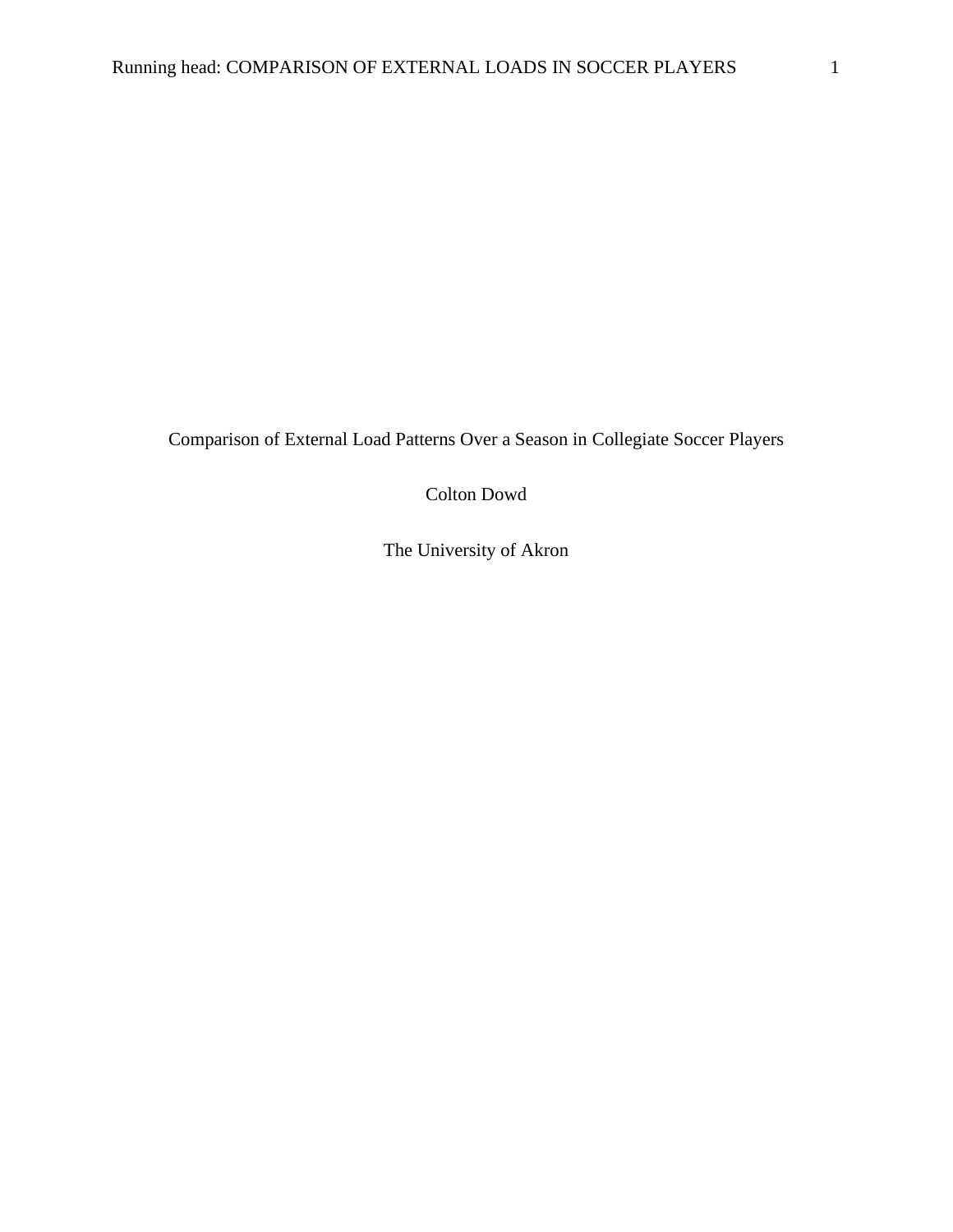# TABLE OF CONTENTS

| <b>Section</b>      | Page           |
|---------------------|----------------|
| <b>ABSTRACT</b>     | 3              |
| <b>INTRODUCTION</b> | $\overline{4}$ |
| LITERATURE REVIEW   | 5              |
| <b>METHODS</b>      | 10             |
| <b>RESULTS</b>      | 11             |
| <b>DISCUSSION</b>   | 19             |
| <b>REFERENCES</b>   | 22             |
| <b>APPENDIX A</b>   | 27             |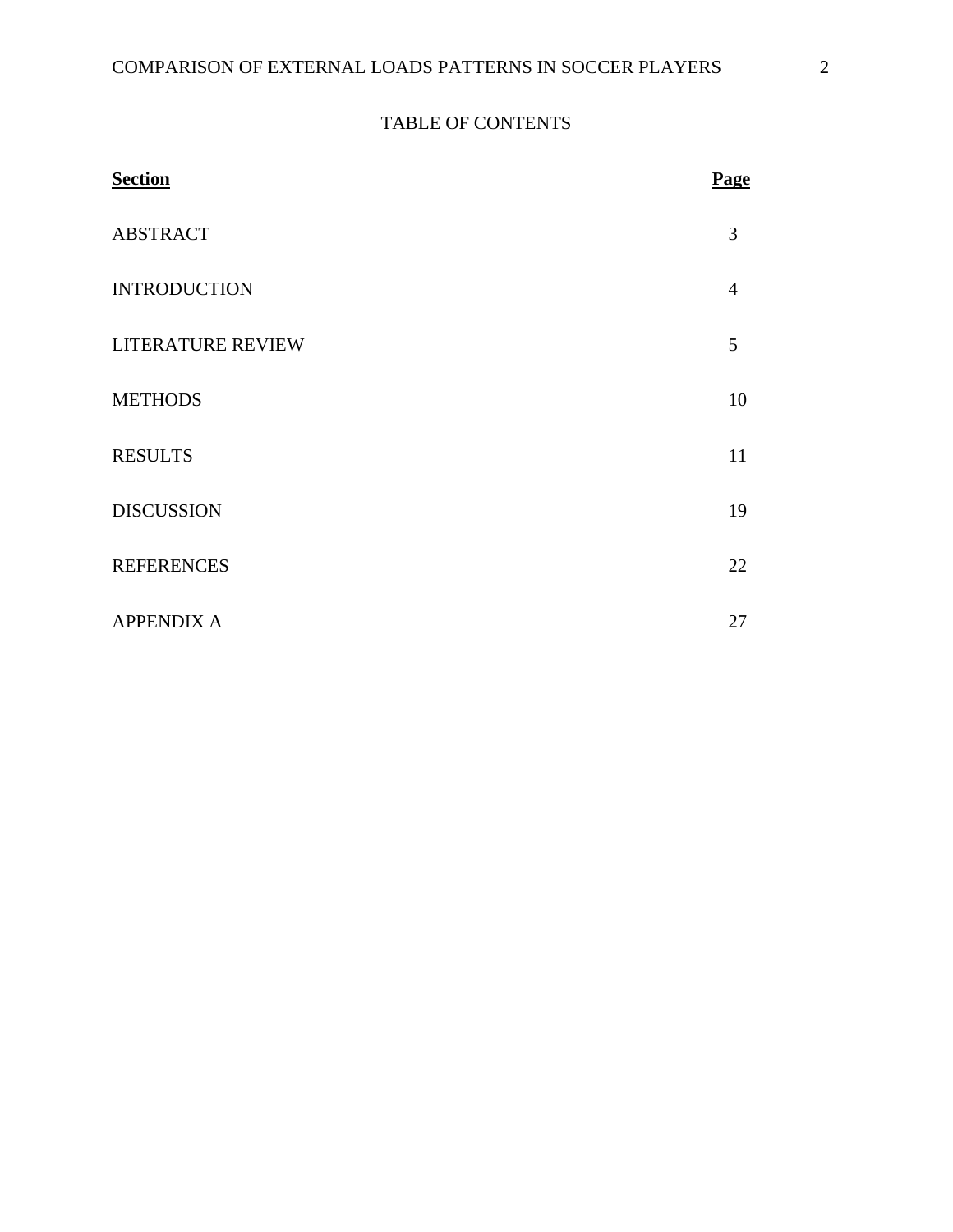Soccer (football) is the most played sport in the world. In turn, soccer also accounts for a considerable number of injuries at all levels. Injuries in soccer are not only detrimental to team performance, but they can also place financial burden on organizations, in addition to causing harm to players health down the line. As such, it is important that these injuries are limited and managed to avoid the various consequences that accompany serious injury. PURPOSE: This study attempted to quantify the external loads of NCAA DI soccer athletes over the course of a Fall season. These external load values may help give insight to coaches and researchers into the amount of physical stress collegiate men's soccer players endure, and how that stress could affect injury risk. METHODS: Data was collected on The University of Akron Men's Soccer Team during the 2019 NCAA season by the University of Akron's strength and conditioning staff. This data included 16 games and approximately 11-15 GPS entries. Values exported included total duration of session, total distance (TD), total high-speed running distance (THSR; >20km/h), total sprint distance (TSD; >22.5 km/h), and total PlayerLoad (PL). Averages of all exported load values were compiled in addition to averages relative to player position. RESULTS: TD averages over the course of the season were equal to 10,873.39 m (defenders), 10,431.29 m (midfielders), and 9,988.60 m (forwards). Further, THSR values of 705.51 m (defenders), 699.42 m (Midfielders), and 702.48 m (forwards) were found. Other external load indicators across the season and across player positions also showed little variation. DISCUSSION: These findings provide some insight into the load endured by NCAA DI soccer athletes over the course of a season. Precise methods of data collection are unknown so the results should be taken with some skepticism. However, the data can still provide useful insights for future researchers who attempt to investigate external load metrics in soccer.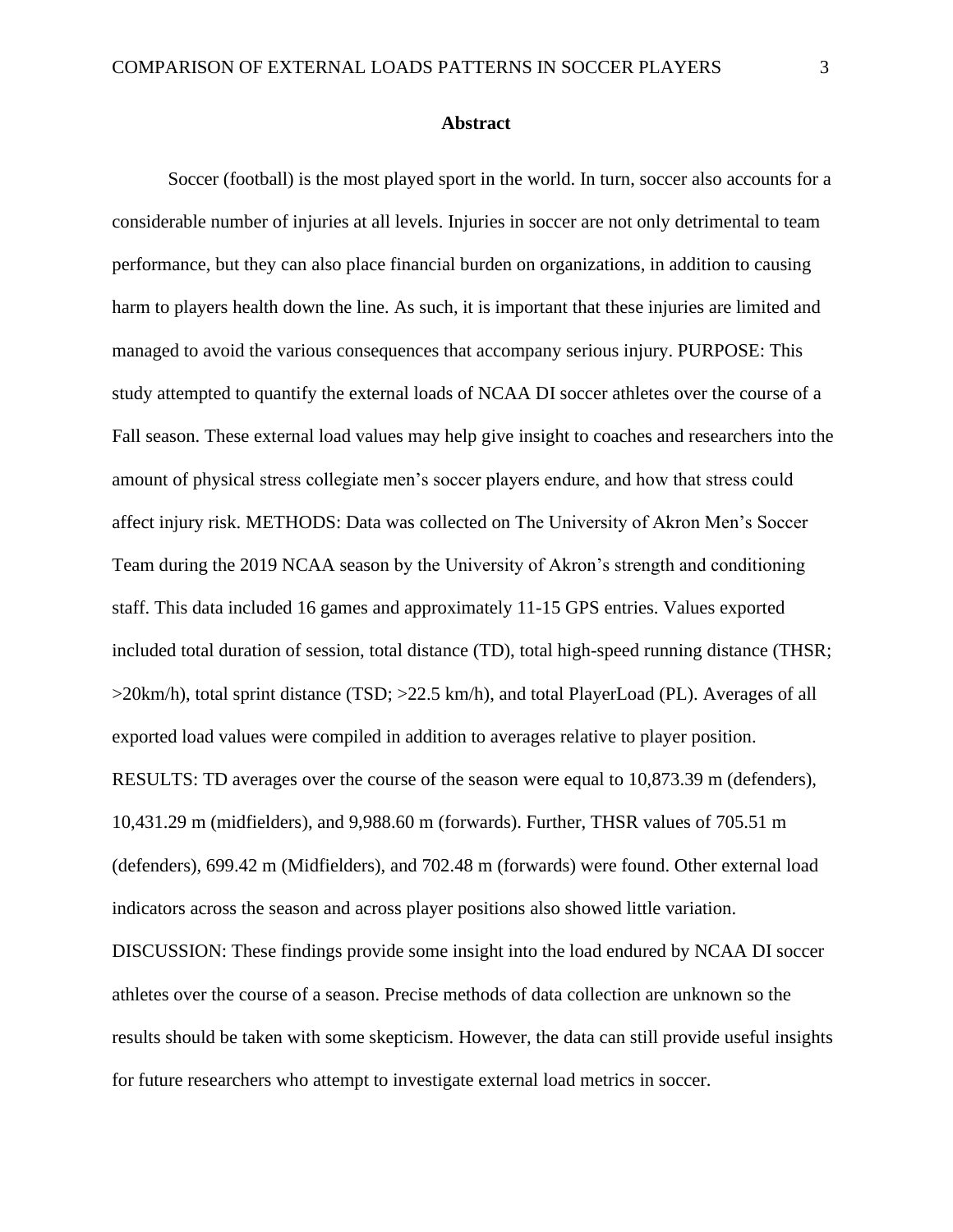#### **Introduction:**

 Sports injuries can come in a variety of forms and severities. Soccer, otherwise known as football, is the most played sport in the world, and accounted for 265 million players in 2006 (Fédération Internationale de Football Association [FIFA], 2006). Further, soccer has grown in the United States, where it is the cause of over 228,000 injuries per year in the United States alone (Chahla et al., 2018). Injuries in soccer can not only be detrimental to team performance, but they can also place financial burden on organizations, in addition to causing harm to players health down the line. Many physiological variables independent of skill can contribute to a soccer teams' success such as average jump height, leg extension power, and body fat percentage of a team. Interestingly, a similar trend has been found in total number of injury days per team (Arnason et al., 2004). In other words, the more days those players are out due to injury, the less likely the team performs well over the course of the season. Further, these injuries also can impact the financial situations of sporting organizations. According to a study conducted in the English Premier League (EPL), each Premier League club loses approximately 45 million British pounds (GBP) each season because of injury-related decrement (Eliakim et al., 2020). To put this in perspective, in United States Dollars (USD), this is about \$62 million. Lastly, injuries can affect the long-term health of players as well. Playing soccer puts participants at risk to suffer devastating injuries. More precisely, soccer players are particularly prone to knee injuries, especially in match play (Waldén et al., 2016). These injuries could develop into serious chronic problems/diseases such as osteoarthritis (OA). The risk of developing OA almost doubles with every severe knee injury/surgery (Gouttebarge et al., 2018). With the negative impact of injuries on team performance and individual well-being, exploring possible opportunities to reduce injury risk could be helpful.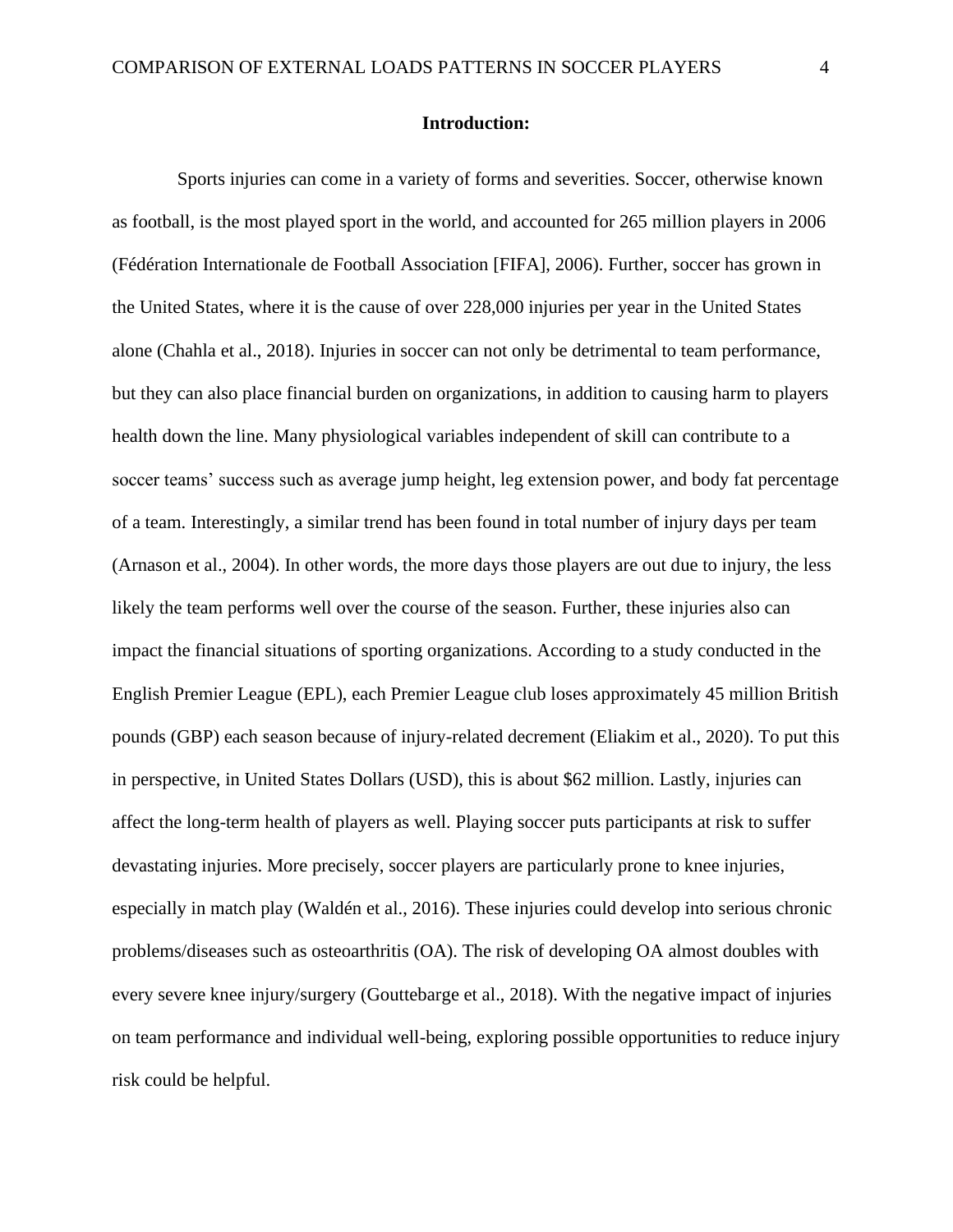One troubling issue in world soccer is the increased commercialization of the sport, which in turn has increased the amount of domestic and international cup competitions. With an increase in competitions comes fixture congestion, which can be defined as two games with less than 96 hours recovery between games. More broadly, fixture congestion is the result of a lot of games with little rest in between. Current evidence indicates that fixture congestion may negatively impact some aspects of player performance. For instance, in soccer, < 3 or < 4 days of rest showed significantly higher injury rates when compares to > 6 days of rest (Soligard et al., 2016). However, there is still a lack of data in the area (Julian et al., 2021). Understanding of whether injuries are the result of reduced recovery or increases in match exposure and external loads is not yet comprehensive (Howle et al., 2020). As the sport is treading such a thin line of stress and recovery, Global Positioning Systems (GPS) have emerged as a promising instrument to help quantify stress on the body and possibly help predict injury risk. The use of wearable GPS in soccer allows teams and training staff to quantify external loads to provide a more objective measure of training load. In addition, GPS allow for intra-match/training monitoring, which could be utilized in making real time decisions. Although relationships between external load indicators have been explored, the link between GPS load measurements and injury risk is still unclear (Ehrmann et al., 2016).

 Given the accessibility of GPS devices to help provide objective measurements of the load players endure, it would make sense to investigate how these external load values can be used to mitigate injury risk. This study attempted to quantify the external loads of NCAA DI in season soccer athletes. Without access to injury records, training external load values, or knowledge of exact data collection methods, data analysis was not performed. However, averages of these external load values may help give insight to coaches and researchers into the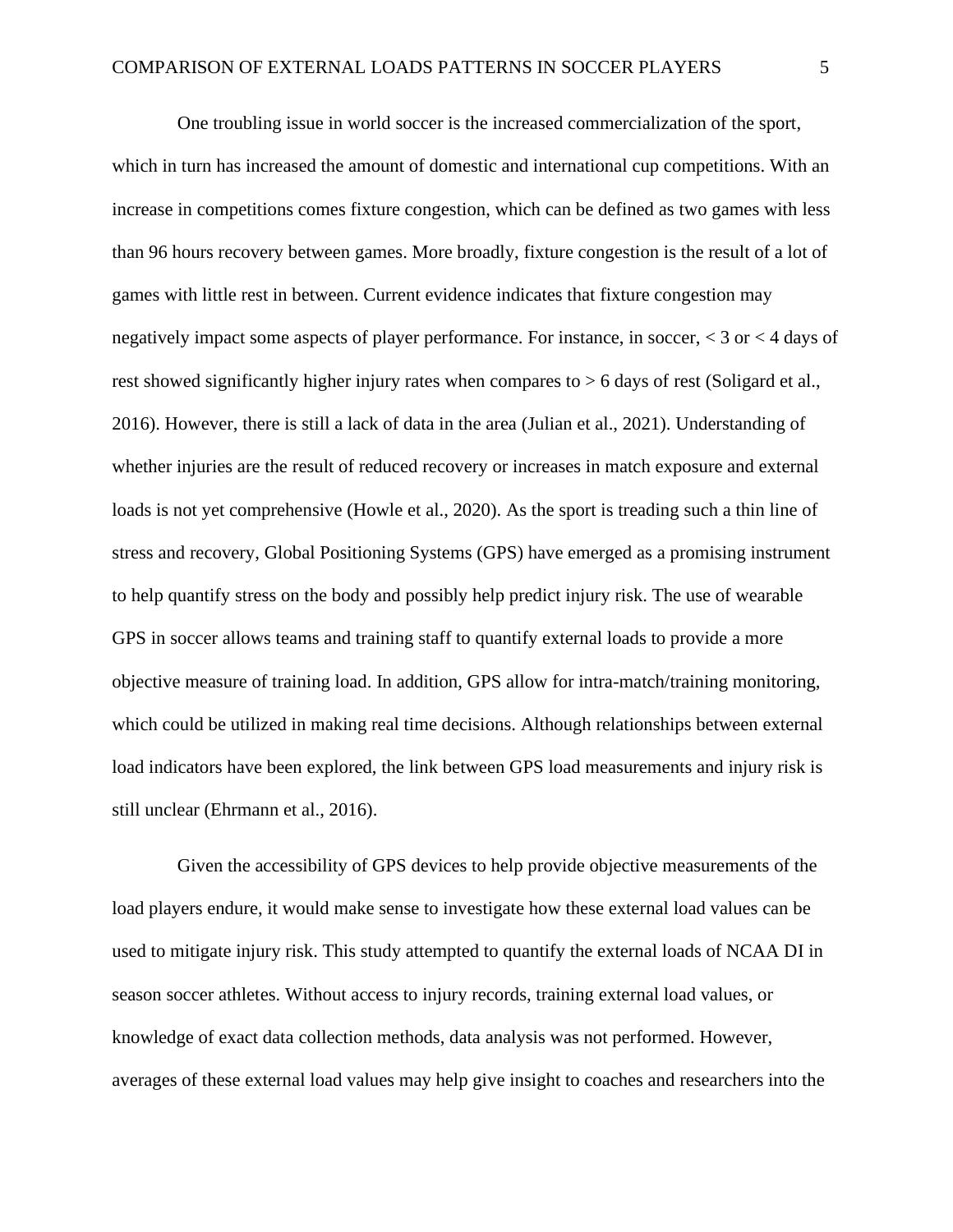amount of stress on the body that collegiate men's soccer players may endure, and how that could affect injury risk.

### **Literature Review:**

### **Injuries in Soccer**

 Injuries can place a large burden on the sport of soccer. For instance, in professional soccer incidence of injury has been shown to be about 8.1 injuries per 1,000 hours of exposure. During match exposure, injury incidence rates jump to 36 injuries per 1,000 hours of exposure which is about 10 times larger than training injury rates (López-Valenciano et al., 2020). Lower training injury rates versus match injury rates holds true across genders, participation levels, and age (Owoeye et al., 2020). In addition, on average, players incur about 2 injuries per season. To put that in perspective, teams with 30 players could expect 60 injuries per season (Ekstrand et al., 2011). Of the injuries that occur across soccer, the majority (60-90%) appear in the lower limbs. Men most commonly experience injuries to the hamstrings, whereas women most commonly experience knee and ankle injuries (Owoeye et al., 2020). The majority of soccer injuries are a result of trauma. Overuse injuries account for the remaining soccer injuries (9-34%). A predominant cause of injury in soccer is foul play, which accounts for 12-28% of all injuries. However, it is estimated that anywhere from 26-59% of injures result from non-contact cutting/ running and overuse. (Junge & Dvorak, 2004).

### **Non-Modifiable Risk Factors of Injury in Soccer**

 There are several risk factors that are not modifiable that can increase injury risk in soccer players such as player position, previous injuries, sex, and competitive setting/level (Owoeye et al., 2020). Positions in soccer can be divided into goalkeepers, defenders,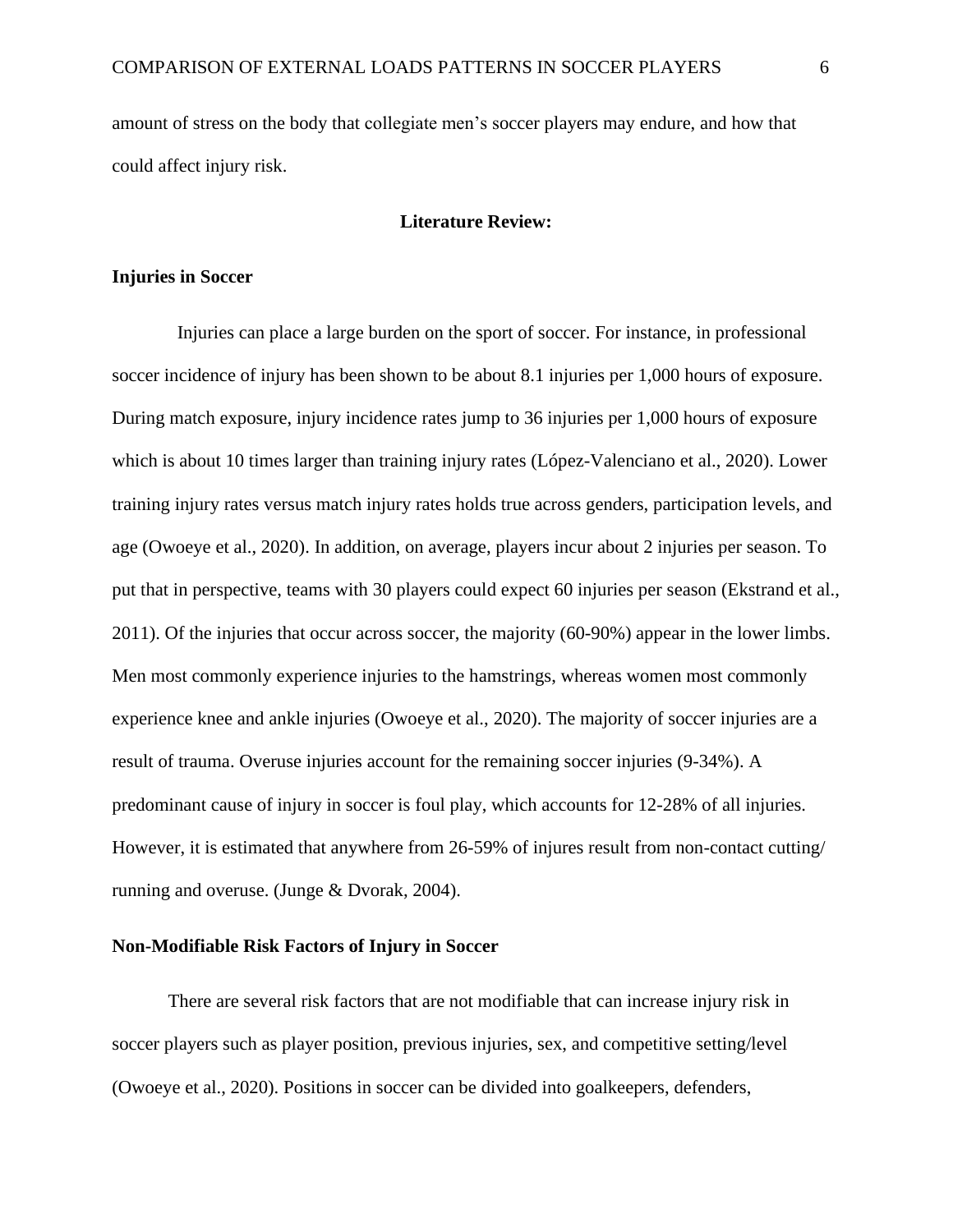midfielders, and forwards. Evidence suggests that goalkeepers are at a much lower risk than field players to incur an injury. In addition, forwards were found to be at a greater risk of injury than defenders or midfielders in some studies. This could be due to the higher contact nature of their position or an elevated amount of accelerations and decelerations. However, current data is inconclusive on whether injury risk is associated with player position (Della-Villa et al., 2018). Unlike player position, previous injury is a very sturdy and stable risk factor to predict injury risk. Various specific injuries increase future chance of obtaining that same injury. For example, an Anterior Cruciate Ligament (ACL) tear increases risk of re-tearing in the future. This also holds true with hamstring and ankle injuries (Owoeye et al., 2020). Likewise, an individual's sex can also be a risk factor. For instance, females are 2.8 times as likely than males to tear their ACL in soccer because of various factors, including anatomical structure (Trainers, 2016). However, men have higher rates of overall injury compared to females (Owoeye et al., 2020). Lastly, the competitive setting/ level also has a very large impact on injury risk. As mentioned previously, injury rates are higher in games when compared to training (Owoeye et al., 2020). However, even in training, scrimmages yielded higher injury rates than regular practice (Volpi et al., 2016). Although there are many non-modifiable factors that increase the risk of injury of soccer, there are various modifiable factors as well.

### **Modifiable Factors of Injury in Soccer**

 Further, there are several factors that can be modified to adjust risk of injury. For instance, there are numerous neuromuscular factors that can be associated with an increased risk of injury in soccer. For example, a low hamstring-to-quadriceps strength ratio is associated with higher rates of knee ligament damage in youth players. Further, poor dynamic stability and neuromuscular firing, muscular strength asymmetries, and leg dominance may also increase risk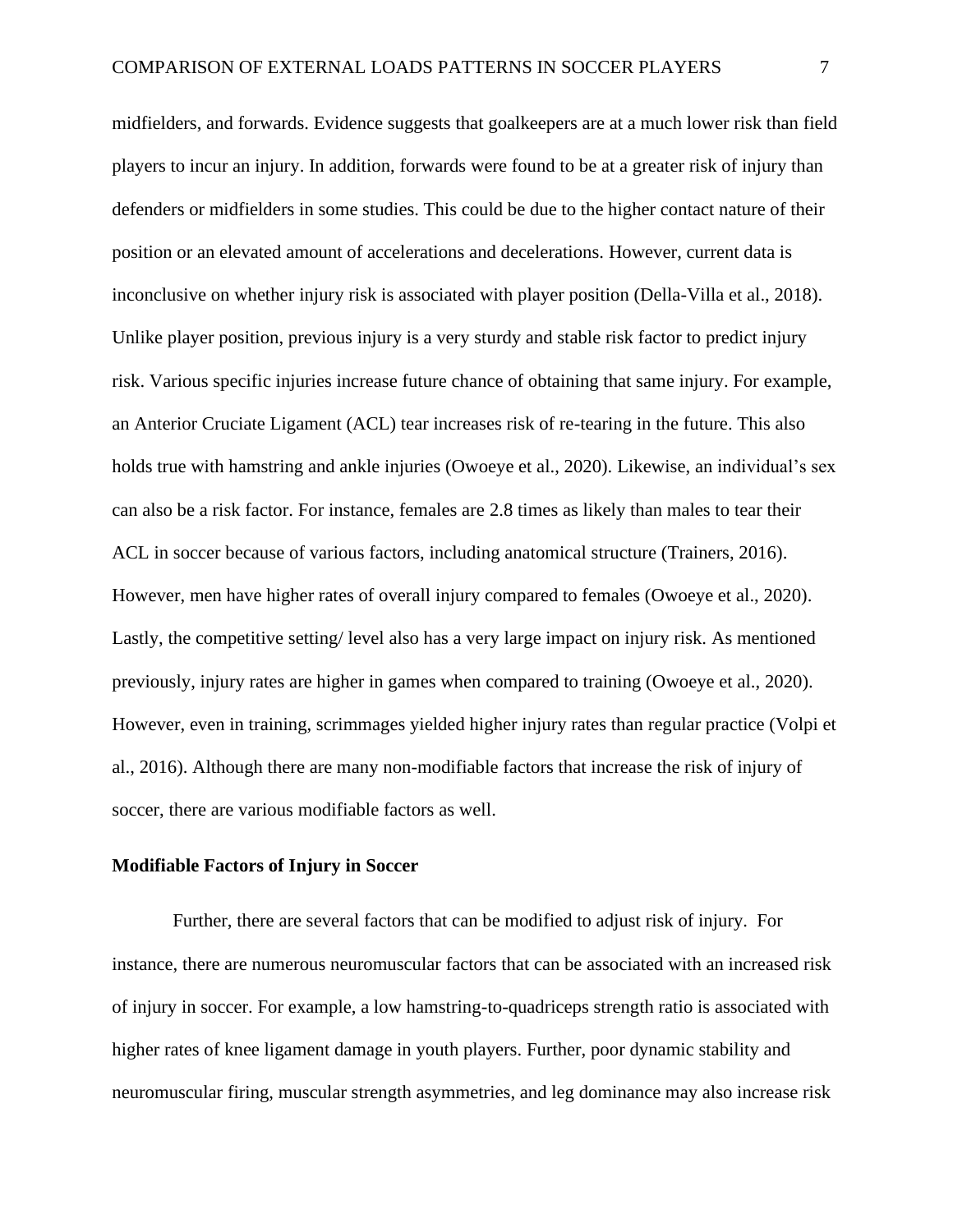for injury in soccer players (Owoeye et al.,2020). Therefore, implementing a structured warm-up that emphasizes neuromuscular control and strength could be effective in reducing injury risk (Grooms et al., 2013). Such programs, such as the FIFA 11+ injury prevention program, has been shown to reduce risk of injury by as much as 30% (Sadigursky et al., 2017).

 Further, load, in terms of exposure and exertion, is an emerging area of intrigue in the literature regarding its relation to injury risk and injury prevention. It has been found across a wide variety of sports that load can be either protective or increase risk of injury depending on if the load is optimal or suboptimal. In addition, avoiding large increases in load, and instead implementing a progression to increased load, has been shown to reduce injuries in soccer (Owoeye et al., 2020). In light of these findings, monitoring and tracking loads to create load thresholds may be helpful in reducing injury risk (Bowen et al., 2017).

### **Monitoring training load for injury prevention in soccer**

Exorbitant loads, inadequate recovery, and large spikes in load can increase risk of injury in athletes (Jaspers et al., 2018). In turn, monitoring these loads to minimize injury risk could be beneficial for athletes in soccer. Monitoring load is typically performed by observing internal and external loads. Internal loads can be defined as the actual physiological and psychological response to a load. Typically, internal loads can be measured using values such as heart rate (HR), ratings of perceived exertion (RPE), blood lactate, and oxygen consumption. Conversely, external loads refer to objective measures of the load an athlete endures, separate from internal loads. Commonly used external load measures include various global positioning system (GPS) and accelerometer derived parameters such as acceleration, speed, and power output. Using a combination of external loads and internal loads may help provide better insight into training stress than using either in isolation (Cardinale et al., 2017). In some cases, collecting a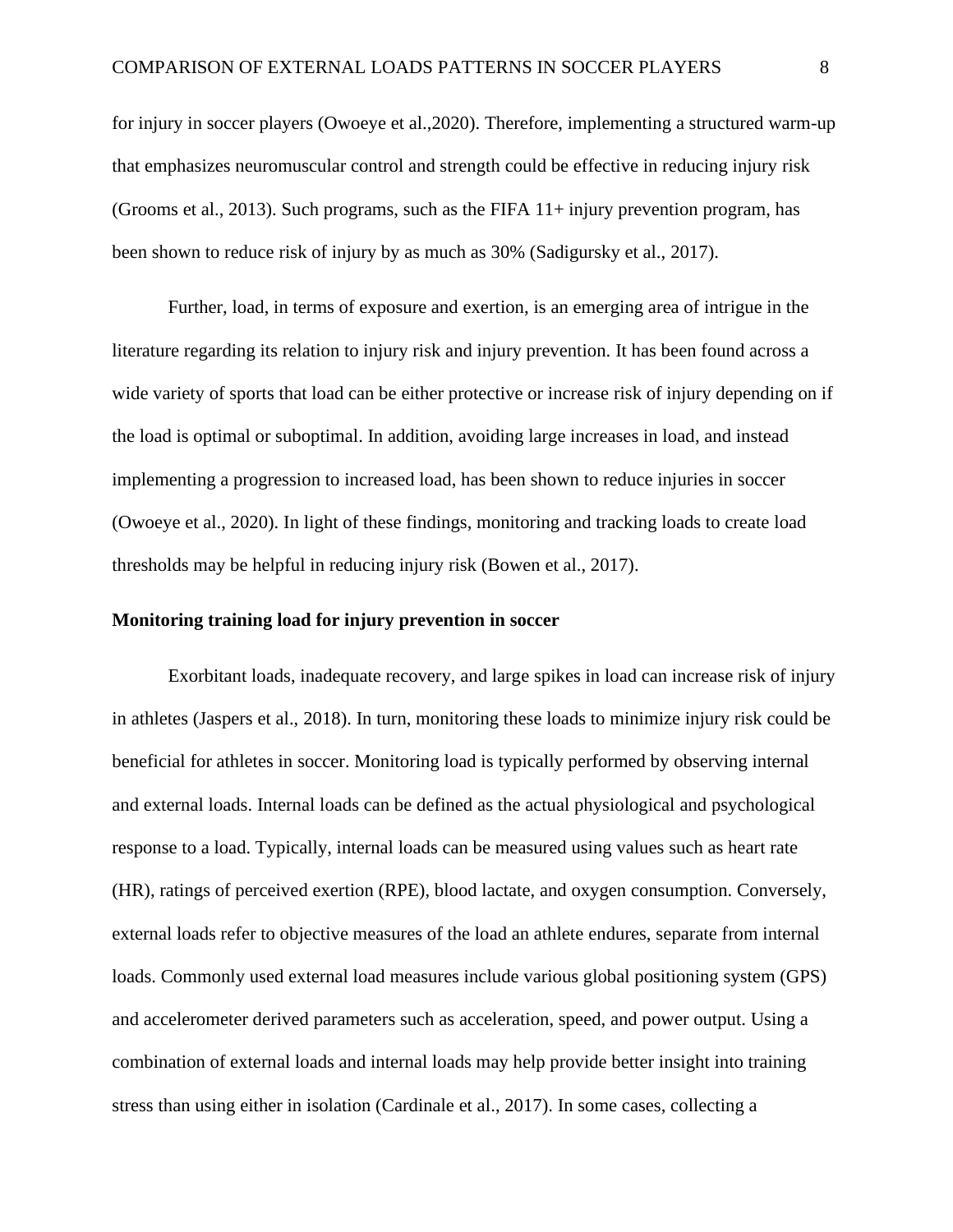combination of internal and external loads is not plausible, so only one of the load indicators can be assessed. In the absence of either internal or external loads, external loads in isolation could be a better indicator of injury risk than internal loads. There is limited evidence however, that some internal load values may help predict injury risk. For example, a study found a positive correlation between muscle strains and average HR (Mallo & Dellal, 2012). Nonetheless, it has been proposed that external load indicators are primarily associated with injury risk in comparison to internal load indicators (Jaspers et al., 2018).

### **Monitoring external load values for injury prevention**

According to the International Olympic Committee consensus statement on load in sport and risk of injury, accumulated load has been identified as a risk factor of injury in running, baseball, cricket, orienteering, rugby, swimming, triathlon, volleyball, water polo, and soccer (Soligard et al., 2016). Therefore, using GPS to monitor cumulative load could be a very important tool for minimizing injury risk. In a study by Jaspers et al., (2018), there were several relationships found between external load indicators and overuse injuries in professional soccer players. Data sets were categorized into weekly loads up to four weeks. The external load values collected included total distance covered (TD), distance covered at high speed (THSR; >20 km/h), number of accelerations, number of decelerations, and acute-chronic workload ratio (ACWR). For TD, a very likely harmful effect was found in players that exceeded a high cumulative load (>59,185m) in a 2-week period. Likely harmful effects were found for high 1 week cumulative loads (>31,161m), medium 2-week cumulative loads (48,050-59,185m), and for high 3-week cumulative loads (>86,422m). In addition, likely harmful effects were found in medium 1-week THSR (634-1028m). Further, likely harmful effects were found for number of decelerations values and ACWR as well.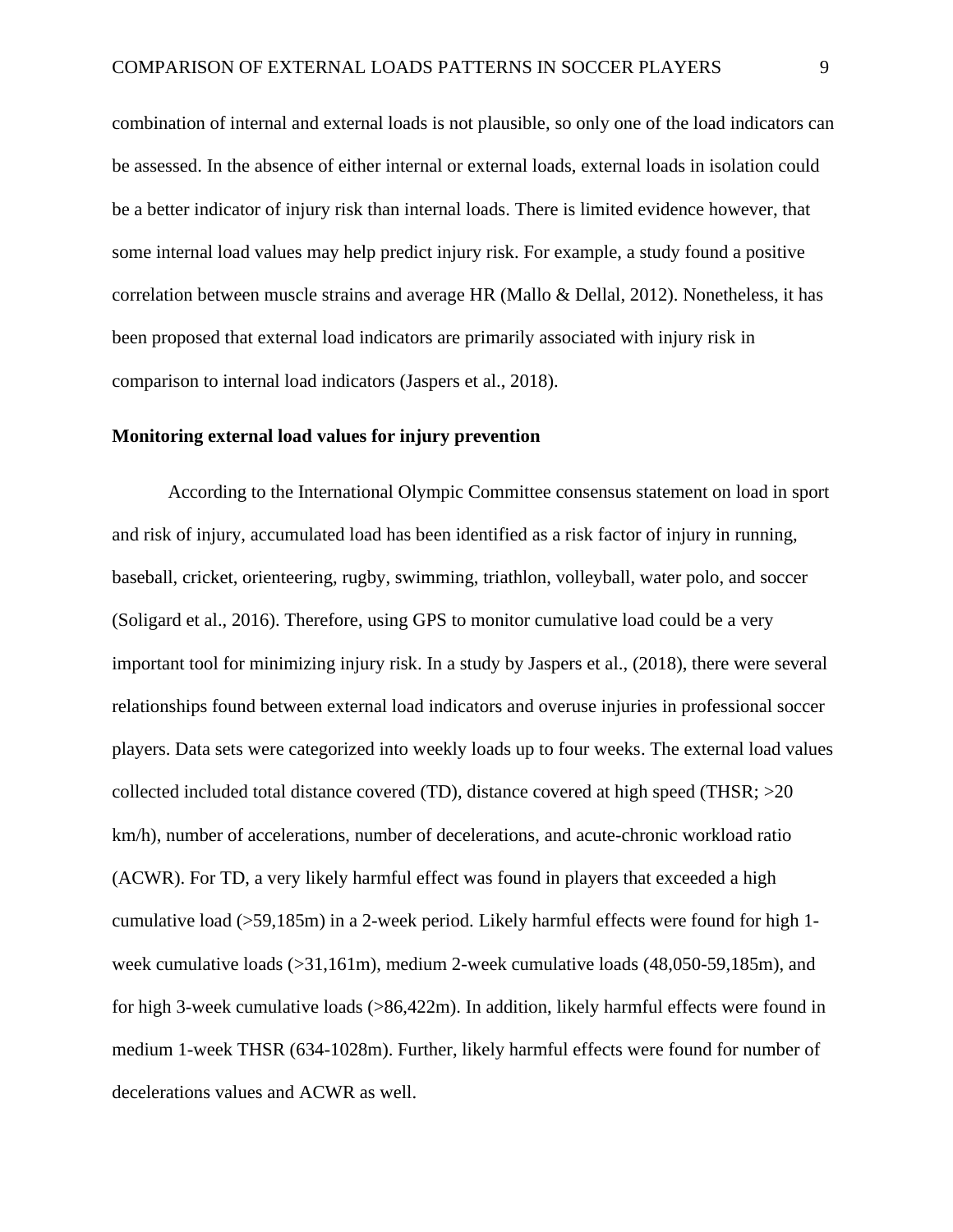In another study by Xiao et al.,(2021) collegiate DI female soccer players were examined to compare external load indicators with injury. Interestingly, their findings suggested that accumulated TD and player load are associated with risk of lower extremity injury. In other words, the averages of TD and player load were significantly higher in injured players when compared to non-injured players. In another study on professional soccer players by Nobari et al., (2021), it was found that high loads of TD, high speed distance, sprint distance, and repeated sprints increased the risk of non-contact injury. This means that risk of non-contact injuries could be higher during weeks with high sprint workloads. Although these external load indicators may be able to help determine injury risk, they may not be sensitive enough to determine injury severity or differentiate between different tissue injury types (Enright et al., 2020).

### **Methods:**

Data was collected on The University of Akron's Men's Soccer team during the 2019 season by the university's strength and conditioning staff. This study was approved by The University of Akron Institutional Review Board (Appendix A). The database consisted of 18 games and contained 11-15 GPS recordings per game. However, only 16 of the games were recorded in full duration. The strength staff utilized 10 Hz GPS technology (Optimeye X4, Catapult Sports, Melbourne Australia) to collect external load values over the course of the season. Ten hertz sampling rates show good reliability and validity in comparison to 1Hz and 5Hz (Macfarlane et al., 2016). As the database was accessed after the fact, and was not intended for analysis, precise methods of data recording are unknown. Data sets were uploaded and stored using Catapult's OpenField software (Catapult Sports, Melbourne Australia) after each game and was subsequently stored in OpenField Cloud (Catapult Sports, Melbourne Australia). Before the data were obtained, University of Akron strength staff deidentified the players within OpenField.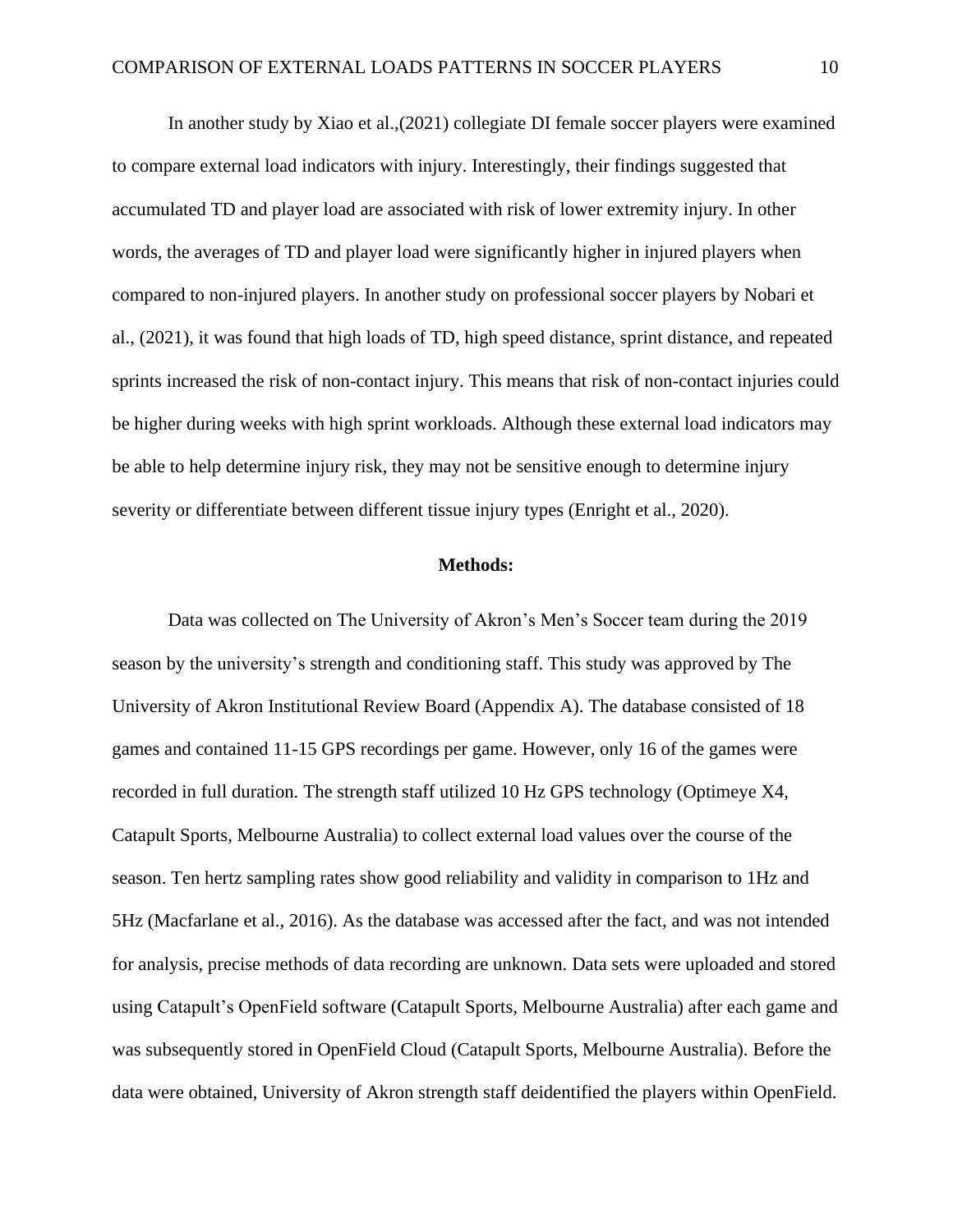Players were organized by position (e.g., defenders, midfielders, and forwards) and assigned a number (e.g., forward 1,2,3). Goalkeeper data was not collected during the 2019 season. The identities of the players were not seen by the principal investigator.

Following the deidentification of players by strength staff, all 2019 game data was accessed and exported in a bulk comma-separated values (CSV) file and was viewed in Excel 2019 (Microsoft Corporation, Redmond Washington). Values exported included total duration of session, Total distance (TD), total high-speed running distance (THSR; >20km/h), total sprint distance (TSD; >22.5 km/h), and total PlayerLoad (PL). Discussion of PlayerLoad and how it is calculated is discussed elsewhere (Bredt et al., 2020). Only individuals that were members of the 2019 University of Akron Men's Soccer Team who played in 1 or more regular season games were included in analysis. After the data was exported, sessions that were not > 90 minutes in total duration were excluded from the data pool. Further, players that did not participate in at least 50% of the total session/game duration were filtered out of the data. Averages of all exported values were compiled in addition to averages relative to player position. Average time between games was calculated using the time between sessions in the database.

#### **Results:**

The quantification of the external load values total distance, total high-speed running distance, total sprint distance, and total PlayerLoad are displayed in Table 1 below. In total, there were 171 total GPS entries across 16 games, which is approximately 11 entries per game. Respectively, there were 88 defender entries, 56 midfielder entries, and 27 forward entries. Average time between games across the season was approximately 108.7 hours. In other words, the team had an average of 108.7 hours of rest before the subsequent game began.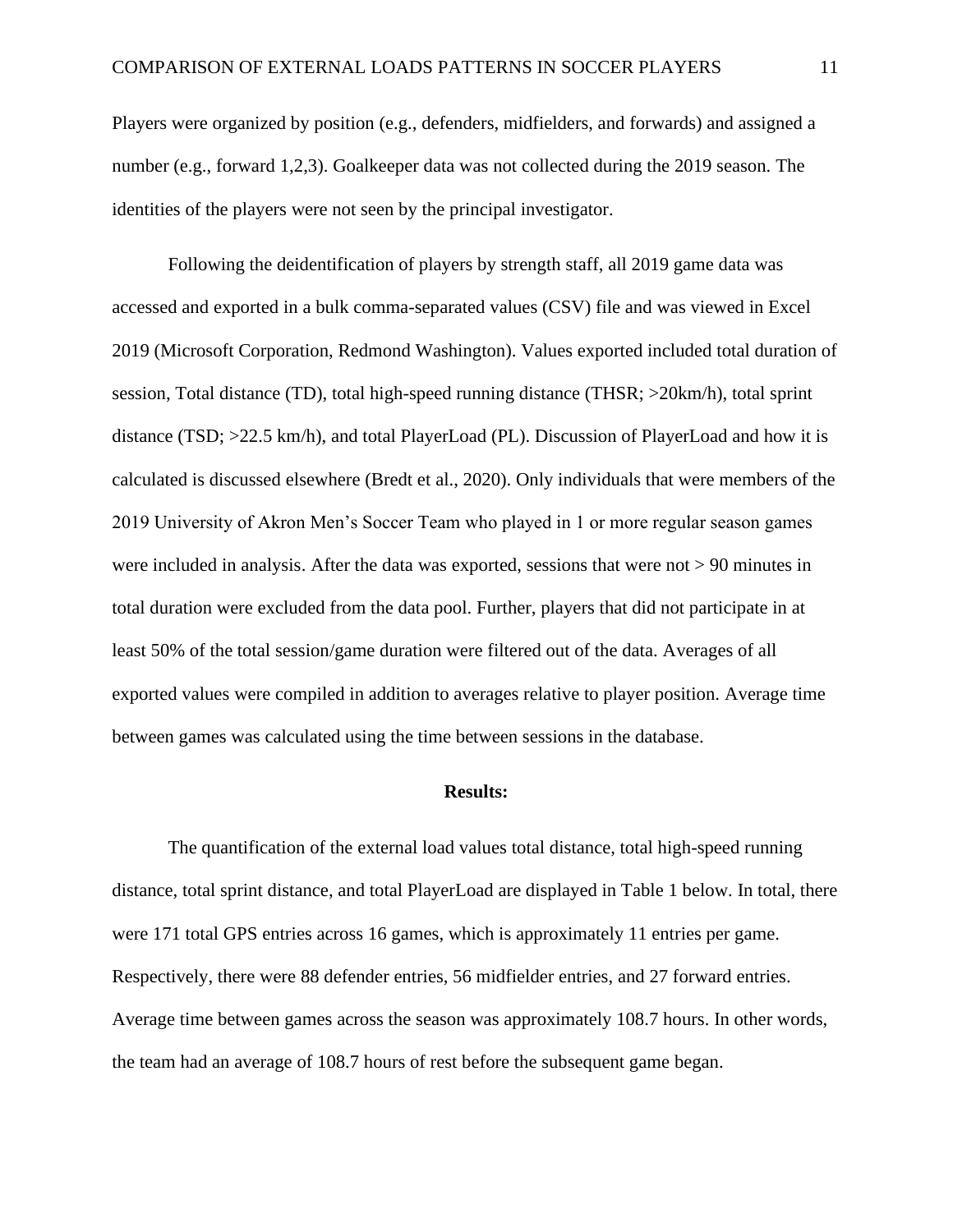# **Table 1**

### *External Load Indicator Averages*

| <b>External Load Indicators</b>                        | <b>Defenders</b> | <b>Midfielders</b> | <b>Forwards</b> | <b>All players</b> |
|--------------------------------------------------------|------------------|--------------------|-----------------|--------------------|
| <b>Total Distance (TD)</b>                             | 10,873.39 m      | 10,431.29 m        | 9,988.60 m      | 10,588.90 m        |
| <b>High Speed Running Distance</b><br>(THSR; > 20km/h) | 705.51 m         | 699.42 m           | 702.48 m        | 703.03 m           |
| Sprint Distance (TSD;>22.5 km/h)                       | 286.12 m         | 259.74 m           | 251.28 m        | 271.98 m           |
| Player load (PL)                                       | 1,056.30 arb     | 998.00 arb         | 922.91 arb      | 1,016.14 arb       |

*Note.* Total distance, total high-speed running distance, total sprint distance is expressed in meters

(m). Player load is expressed in arbitrary units (arb).

Figures 1-4 display the information presented in Table 1 in a tangible manner.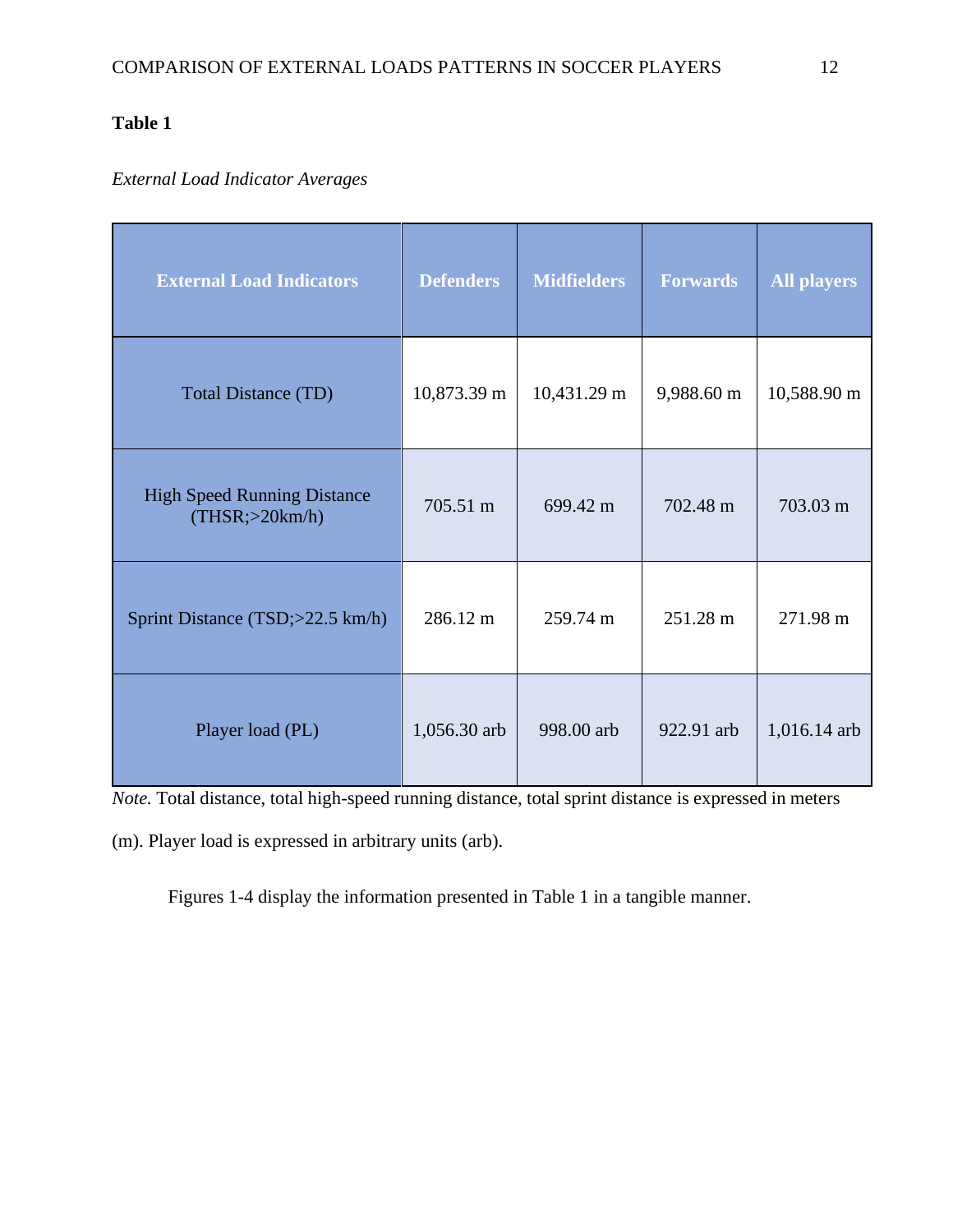

### *Average Total Distance Across Player Positions*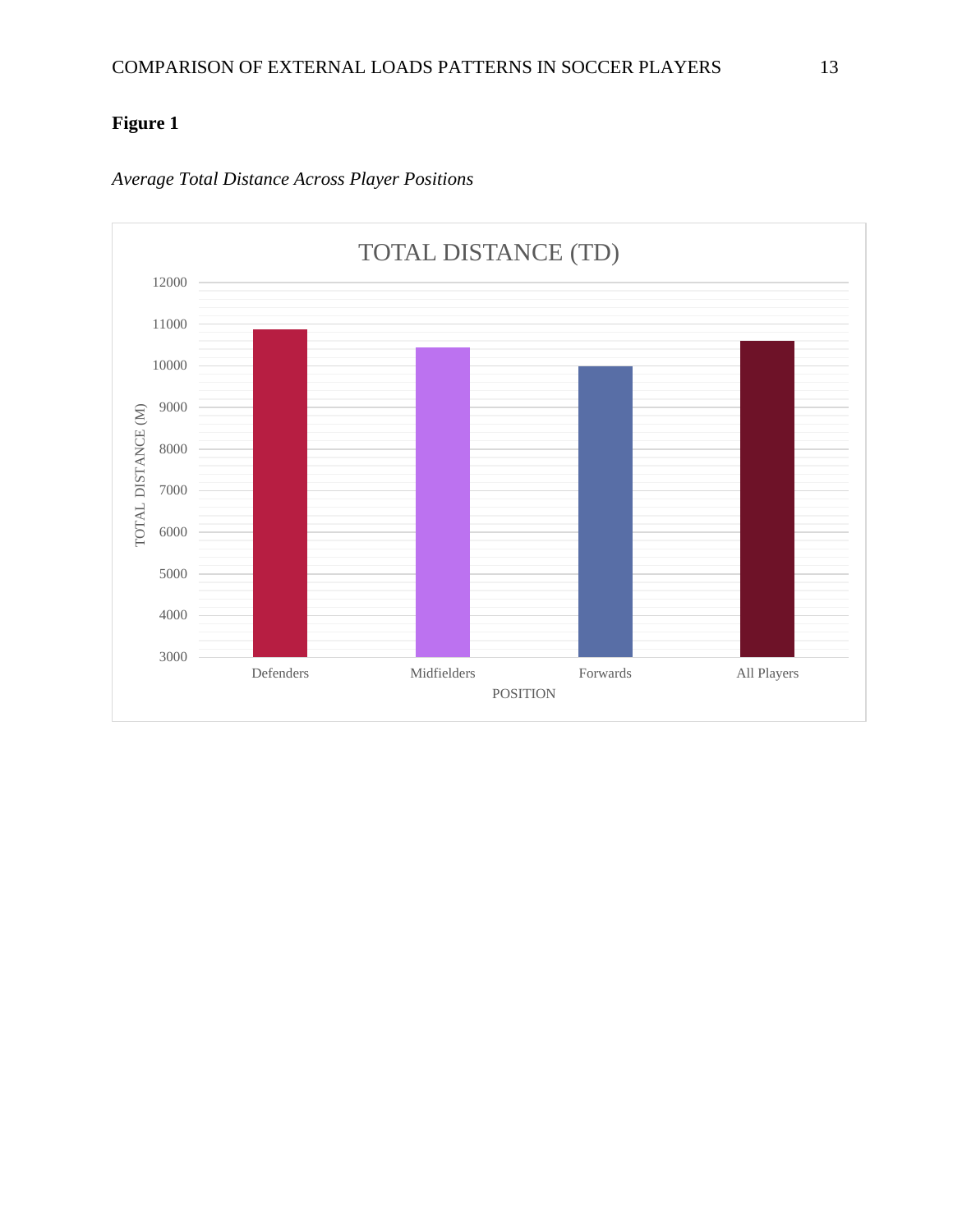

*Average Total High Speed Running Distance Across Player Positions*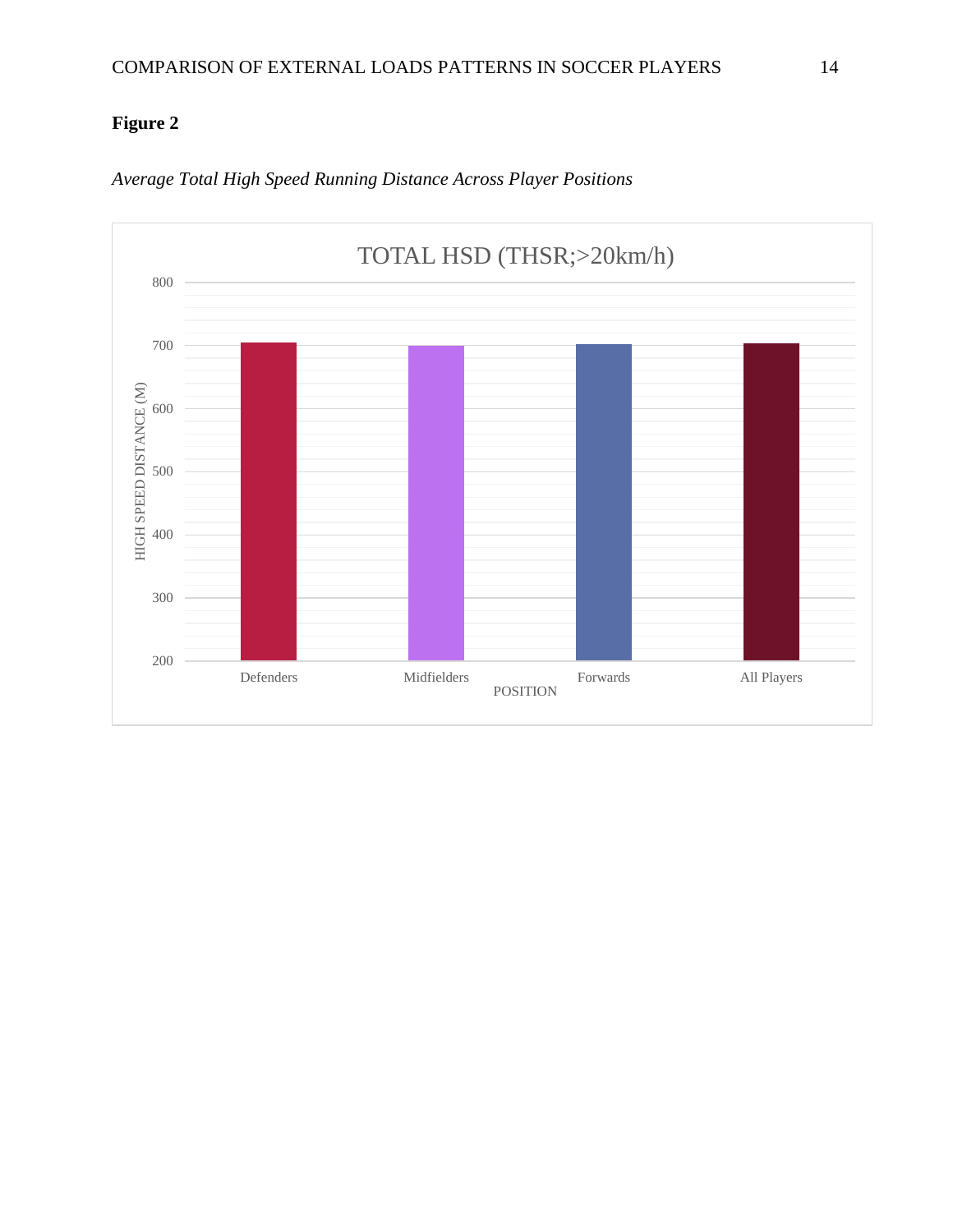

*Average Sprint Distance Across Player Positions*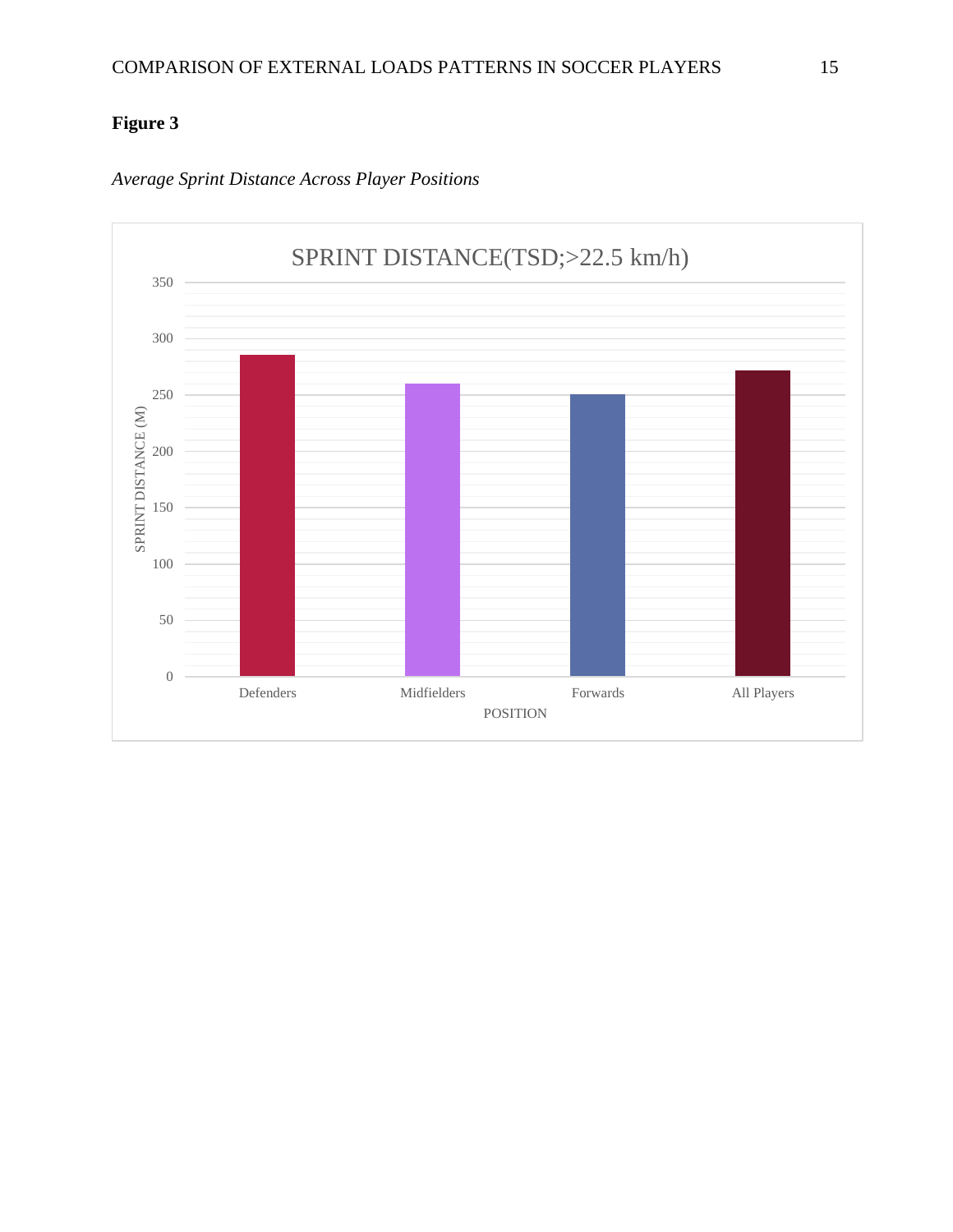

### *Average Player Load Across Player Positions*

Further, average HSD and PL for defenders, midfielders, and forwards were averaged per game across the season. The results are presented in Figure 5 and Figure 6.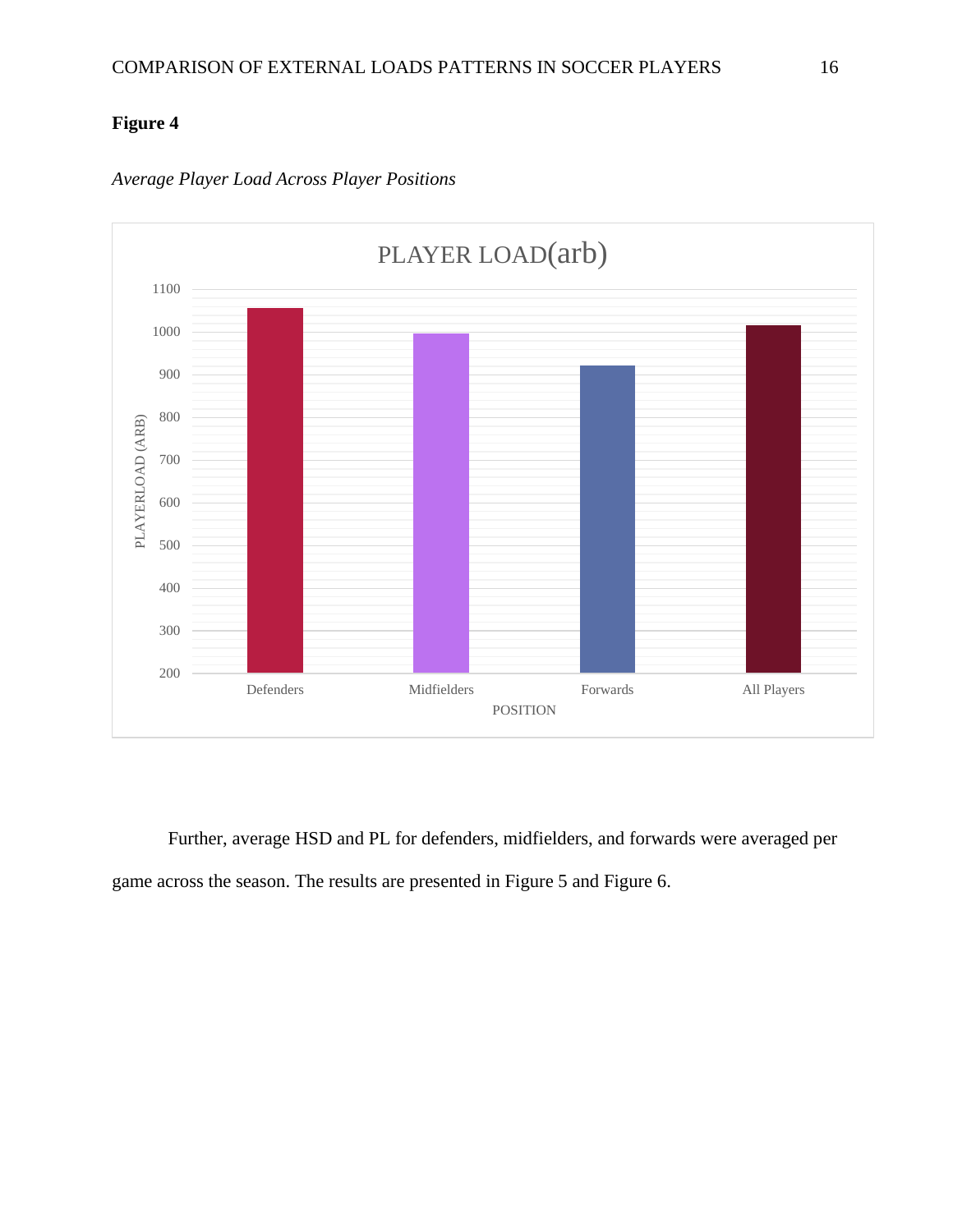

*Average High-Speed Distance per Game Across the Season*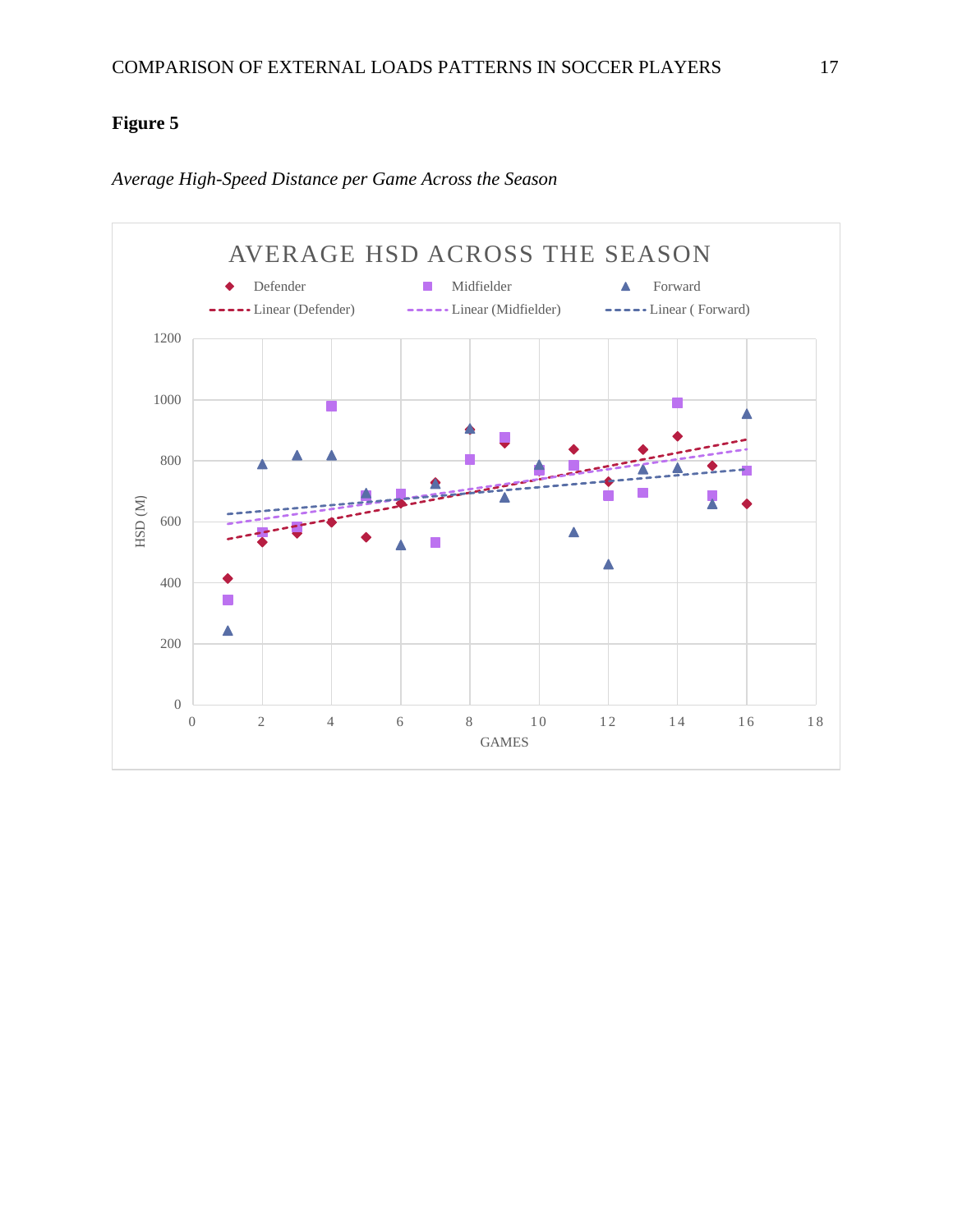

*Average Player Load per Game across the Season*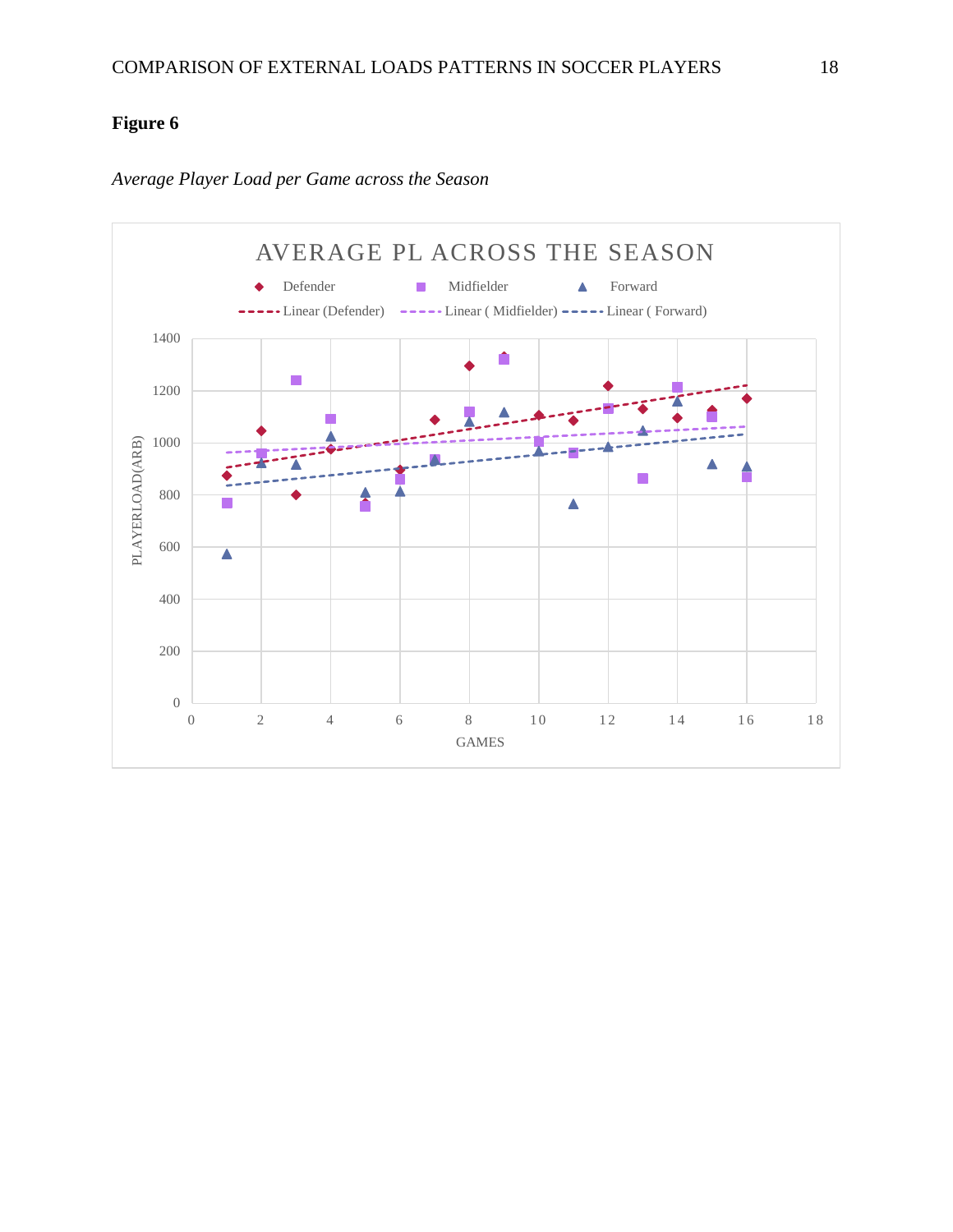### **Discussion:**

These findings provide some insight into the load endured by male NCAA DI soccer athletes over the course of a season. No statistical analysis was performed on the data sets. Slight positive linear trends can be observed across the season for average Pl and average HSD. One interesting takeaway that was noted is that all players over the course of the season averaged about 10,589 meters in total distance covered per game. In addition, time between games was about 109 hours. Jaspers et at., (2018) found several relationships between high cumulative total distance loads and risk of overuse injury. For example, likely harmful effects were found for high 1-week cumulative loads (> 31,161m). When players are participating in about 2 games per week, averaging 10,589 meters of total distance per game, and practicing between, this could put players in a position where they are more susceptible to acquire an overuse injury. In addition, likely harmful effects were found in medium 1-week THSR (634-1,028m). When observing the averages presented in this study, players accumulated 703 meters of THSR on average per game.

There were a great deal of limitations and roadblocks over the course of this study. The most prominent limitation is that the data is being accessed 2 years after it was collected. In addition, no precise information was kept about the methods of data collection. One issue that arose from this was determining how long a player participated. As data was not kept on players playing minutes, and GPS systems may or may not have been turned off when players were subbed off, total session duration was most likely not an accurate indicator of playing minutes. However, it was the only information available. Not knowing the exact total duration of each player most likely affected the results of the averages presented in Table 1. However, data from all the players was treated the same way to maintain continuity throughout. Secondly, the accuracy of playing positions in particular games can also be questioned. Exact lineups were not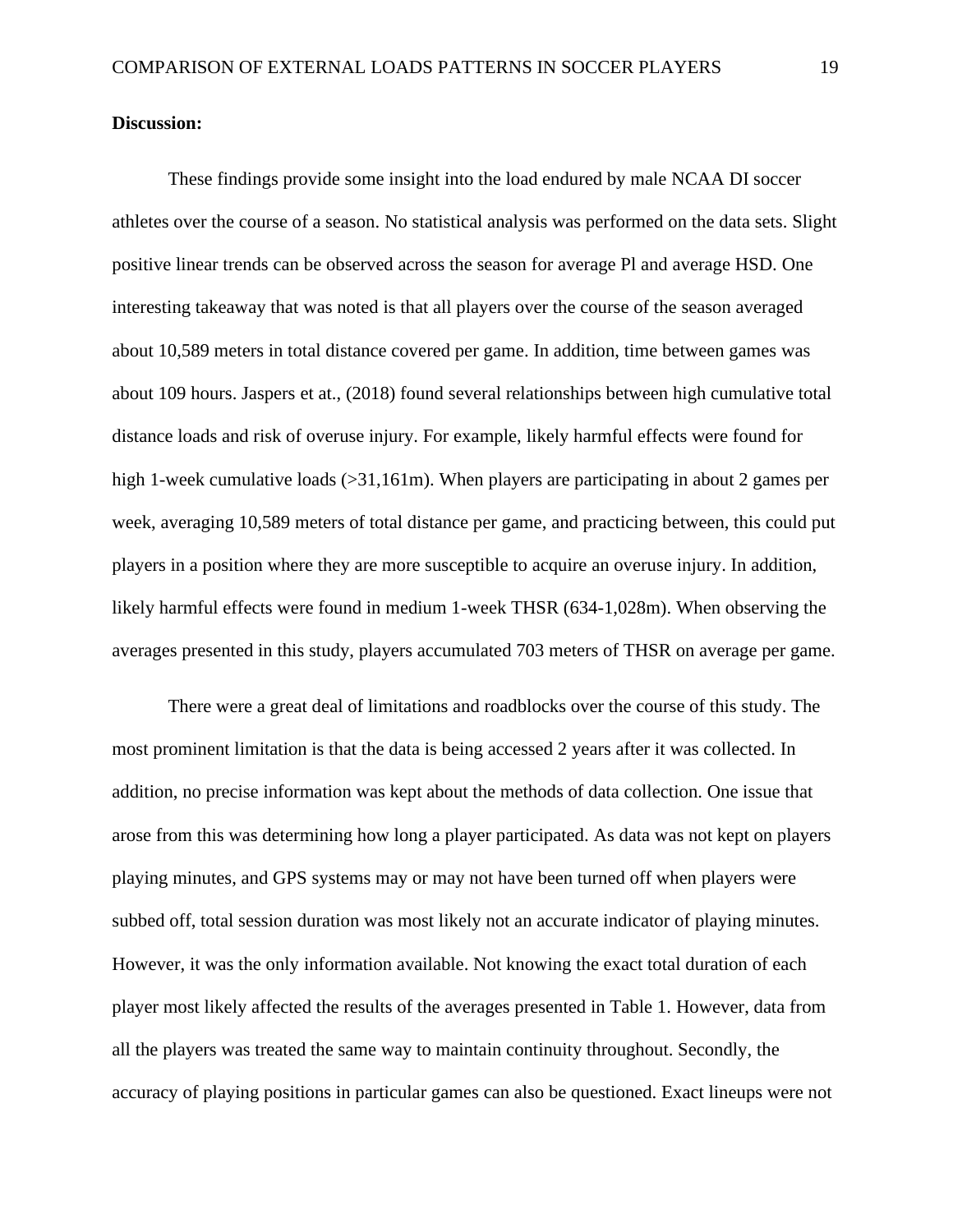input into the software. So, players that were labeled a defender at the start of the season kept that positional title throughout the season. In soccer, formations and positions can be switched in a fluid manner unlike other sports. Therefore, a player that played defender in game 1 may have played in the midfield in game 2. Sample sizes of defenders (88), midfielders (56), and forwards (27) were also vastly different. Within the boundaries of the available data, this distribution was the best estimate at the positions. Positional averages in Table 1 may not be entirely accurate because of these factors. Overall, although the precise methodology of data collection wasn't standardized, it still can provide useful insights for future researchers who attempt to investigate external load metrics in soccer.

There are many areas where this study could be improved in future research. The most glaring is that precise methodology of collection should be established prior to collecting data. This would provide much more credibility and flexibility for the data. In addition, collecting practice data in addition to game data would also be helpful to get a broader view of how much load players endure every week during the season. Further, collecting internal load values alongside external load values could also be helpful. Utilizing HR sensors, which are common in some wearable GPS systems, as well as collecting RPE, could provide useful additional insights. Lastly, collecting injury records during the season could help provide further understanding of how commonly used external load indicators may be related to injury risk.

This project provided a great opportunity for me to more fully understand research and all the work that goes into it. As someone with little background in data analysis and GPS systems, I quickly realized that this project was going to be a great deal of work. However, I could not think of a better way to end my undergraduate career than delving into literature and acquiring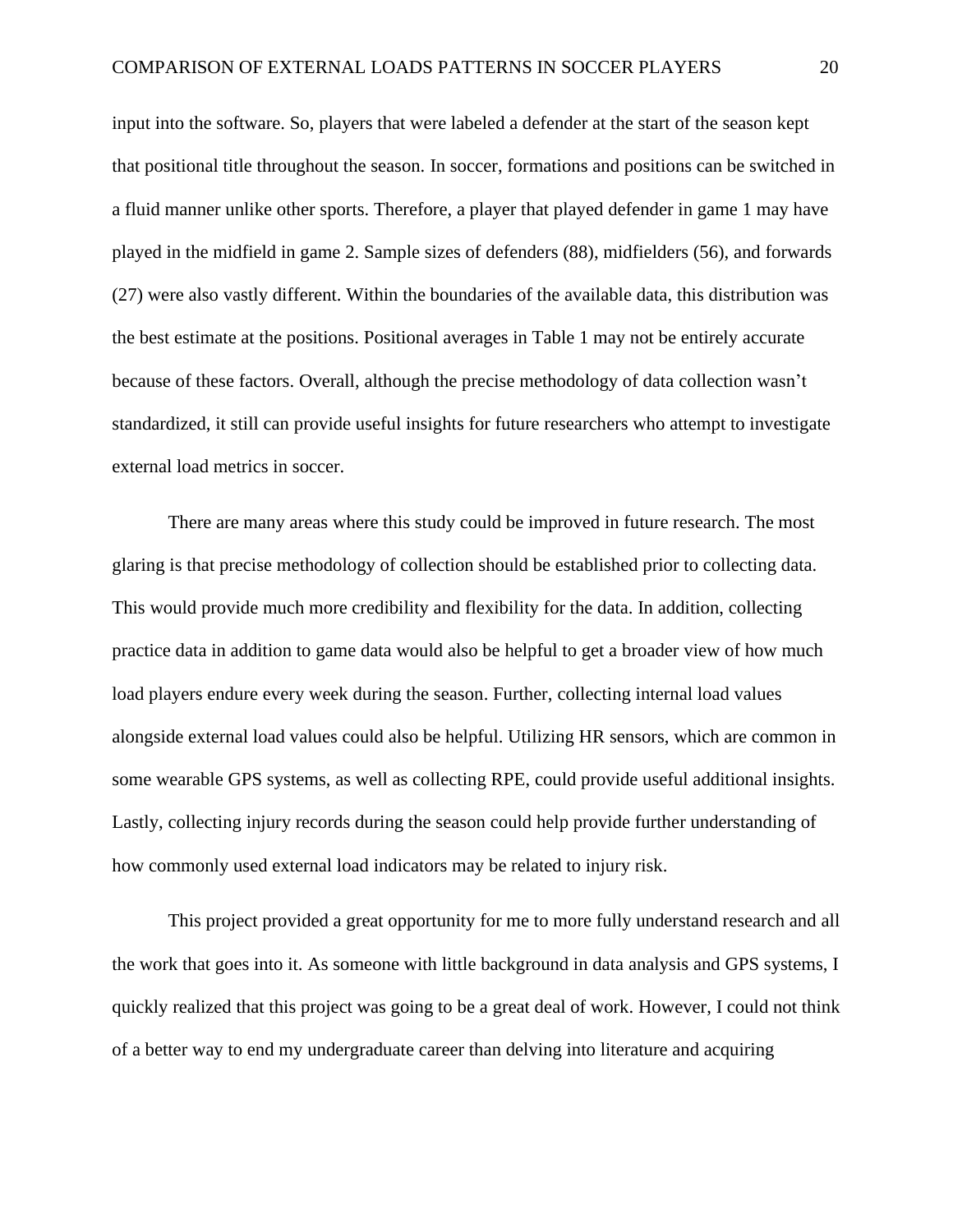knowledge with autonomy and freedom. I am incredibly grateful for this experience and to those who made it possible.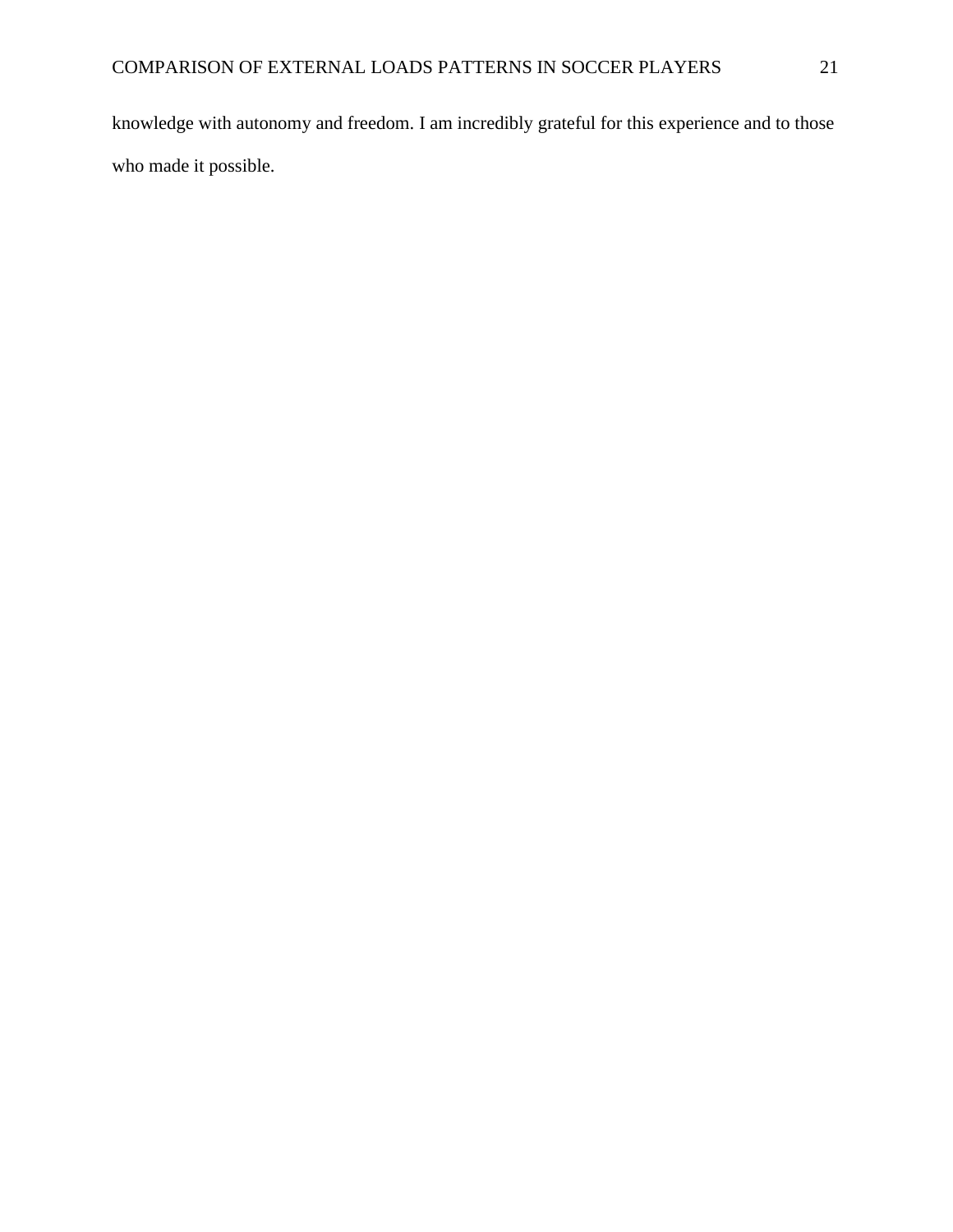### References

- Arnason, A., Sigurdsson, S. B., Gudmundsson, A., Holme, I., Engebretsen, L., & Bahr, R. (2004). Physical fitness, injuries, and team performance in soccer. *Medicine and Science in Sports and Exercise*, *36*(2), 278–285. https://doi.org/10.1249/01.MSS.0000113478.92945.CA
- Bowen, L., Gross, A. S., Gimpel, M., & Li, F. X. (2017). Accumulated workloads and the acute: Chronic workload ratio relate to injury risk in elite youth football players. *British Journal of Sports Medicine*, *51*(5), 452–459. https://doi.org/10.1136/bjsports-2015-095820
- Bredt, S. da G. T., Chagas, M. H., Peixoto, G. H., Menzel, H. J., & Andrade, A. G. P. de. (2020). Understanding player load: meanings and limitations. *Journal of Human Kinetics*, *71*(1), 5–9. https://doi.org/10.2478/hukin-2019-0072
- Cardinale, M., Gastin, P., Gregson, W., Bourdon, P. C., Cardinale, M., Murray, A., Gastin, P., Kellmann, M., Varley, M. C., Gabbett, T. J., Coutts, A. J., Burgess, D. J., Gregson, W., & Cable, N. T. (2017). Monitoring athlete training loads: consensus statement. *International Journal of Sports Physiology and Performance*, *12*(May), 161–170.
- Catapult Sports. Optimeye X4. [Apparatus and software]. https://support.catapultsports.com/hc/en-us/categories/360000032035-OPTIMEYE-S5- X4
- Chahla, J., Sherman, B., Cinque, M., Miranda, A., Garrett, W. E., Chiampas, G., O'Malley, H., Gerhardt, M. B., & Mandelbaum, B. R. (2018). Epidemiological findings of soccer injuries during the 2017 Gold Cup. *Orthopaedic Journal of Sports Medicine*, *6*(8), 1–5. https://doi.org/10.1177/2325967118791754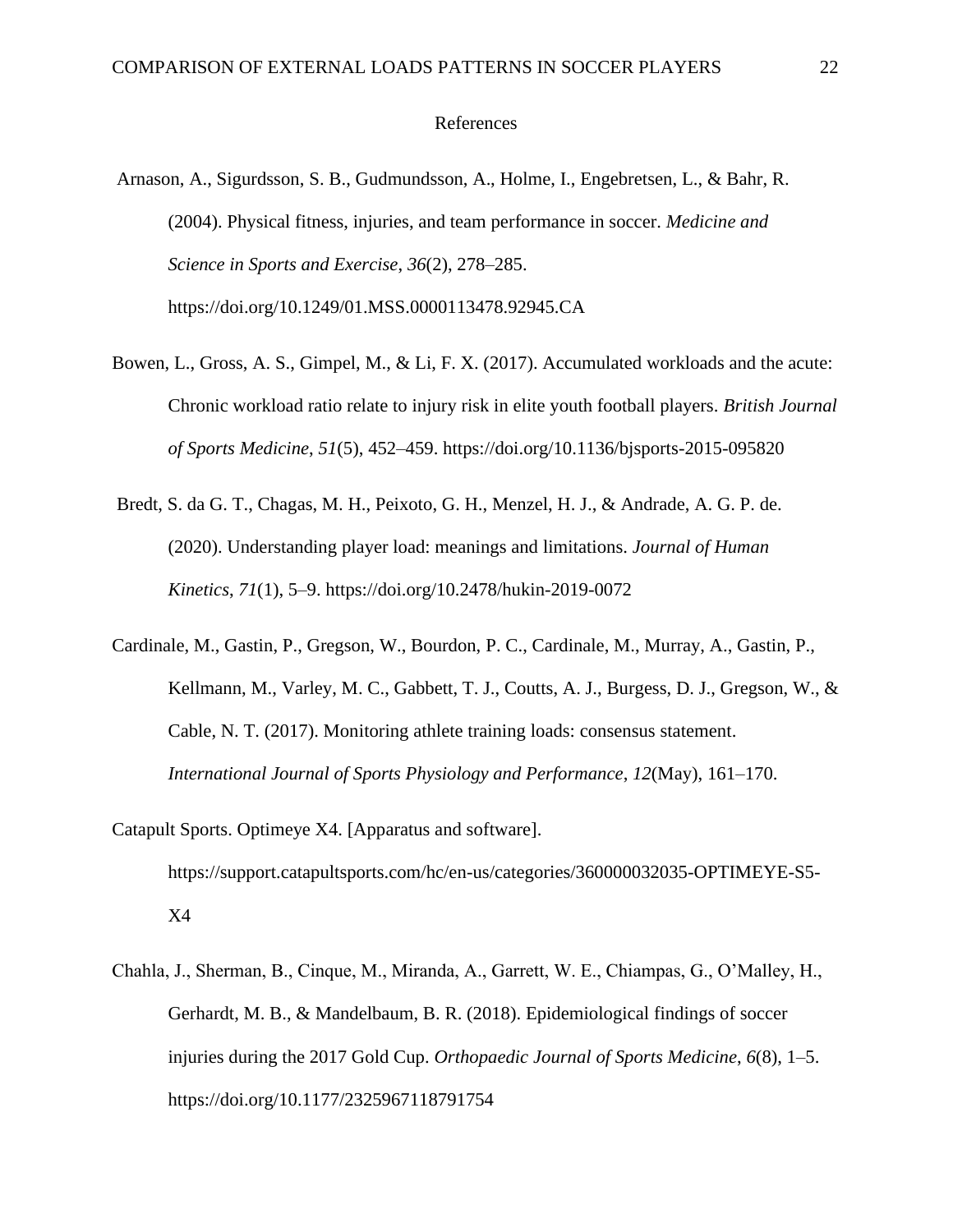- Della-Villa, F., Mandelbaum, B., & Lemak, L. (2018). The effect of playing position on injury risk in male soccer players: Systematic review of the literature and risk considerations for Each Playing Position. *American Journal of Orthopedics*, *47*(10).
- Ehrmann, F., Duncan, C., Sindhusake, D., Franzsen, W., & Greene, D. (2016). GPS and injury prevention in professional soccer. *Journal of Strength and Conditioning Research*, *30*(2), 360–367.
- Ekstrand, J, Hägglund, M, & Waldén, M. (2011). Injury incidence and injury patterns in professional football: the UEFA injury study. *British Journal of Sports Medicine*, *45*, 553–558.
- Eliakim, E., Morgulev, E., Lidor, R., & Meckel, Y. (2020). Estimation of injury costs: Financial damage of English Premier League teams' underachievement due to injuries. *BMJ Open Sport and Exercise Medicine*, *6*(1), 1–6. https://doi.org/10.1136/bmjsem-2019-000675
- Enright, K., Green, M., Hay, G., & Malone, J. J. (2020). Workload and injury in professional soccer players: Role of injury tissue type and injury severity. *International Journal of Sports Medicine*, *41*(2), 89–97. https://doi.org/10.1055/a-0997-6741
- Fédération Internationale de Football Association (FIFA). (2007). FIFA big count 2006. *FIFA Communications Division, Information Services*, *31*, 1–12.
- Gouttebarge, V., Aoki, H., & Kerkhoffs, G. M. M. J. (2018). Knee osteoarthritis in professional football is related to severe knee injury and knee surgery. *Injury Epidemiology*, *5*(1). https://doi.org/10.1186/s40621-018-0157-8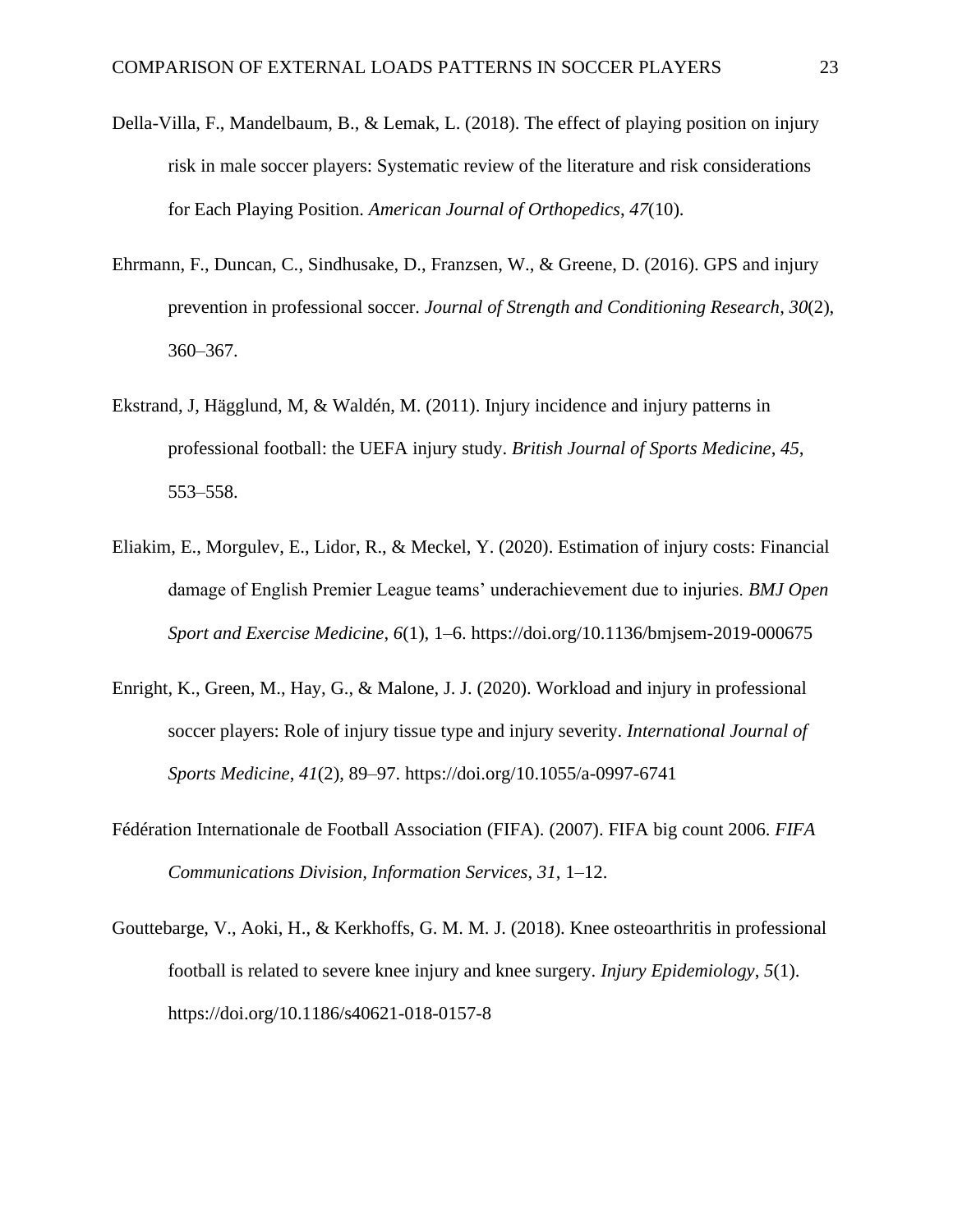- Grooms, D. R., Palmer, T., Onate, J. A., Myer, G. D., & Grindstaff, T. (2013). Soccer-specific warm-up and lower extremity injury rates in collegiate male soccer players. *Journal of Athletic Training*, *48*(6), 782–789. https://doi.org/10.4085/1062-6050-48.4.08
- Howle, K., Waterson, A., & Duffield, R. (2020). Injury incidence and workloads during congested schedules in football. *International Journal of Sports Medicine*, *41*(2), 75–81. https://doi.org/10.1055/a-1028-7600
- Jaspers, A., Kuyvenhoven, J. P., Staes, F., Frencken, W. G. P., Helsen, W. F., & Brink, M. S. (2018). Examination of the external and internal load indicators' association with overuse injuries in professional soccer players. *Journal of Science and Medicine in Sport*, *21*(6), 579–585. https://doi.org/10.1016/j.jsams.2017.10.005
- Julian, R., Page, R. M., & Harper, L. D. (2021). The effect of fixture congestion on performance during professional male soccer match-play: A systematic critical review with meta-analysis. *Sports Medicine*, *51*(2), 255–273. https://doi.org/10.1007/s40279-020-01359-9
- Junge, A., & Dvorak, J. (2004). Soccer injuries: A review on incidence and prevention. *Sports Medicine*, *34*(13), 929–938. https://doi.org/10.2165/00007256-200434130-00004
- López-Valenciano, A., Ruiz-Pérez, I., Garcia-Gómez, A., Vera-Garcia, F., De Ste Croix, M., Myer, G., Ayala, F. (2020). Epidemiology of injuries in professional football: a systematic review and meta-analysis. *British Journal of Sports Medicine*, *54*, 711–718.
- Macfarlane, S., Tannath, S., Vincent, K. (2016). The validity and reliability of global positioning systems in team sport. *Journal of Strength and Conditioning Research*, *30*(5), 1470–1490.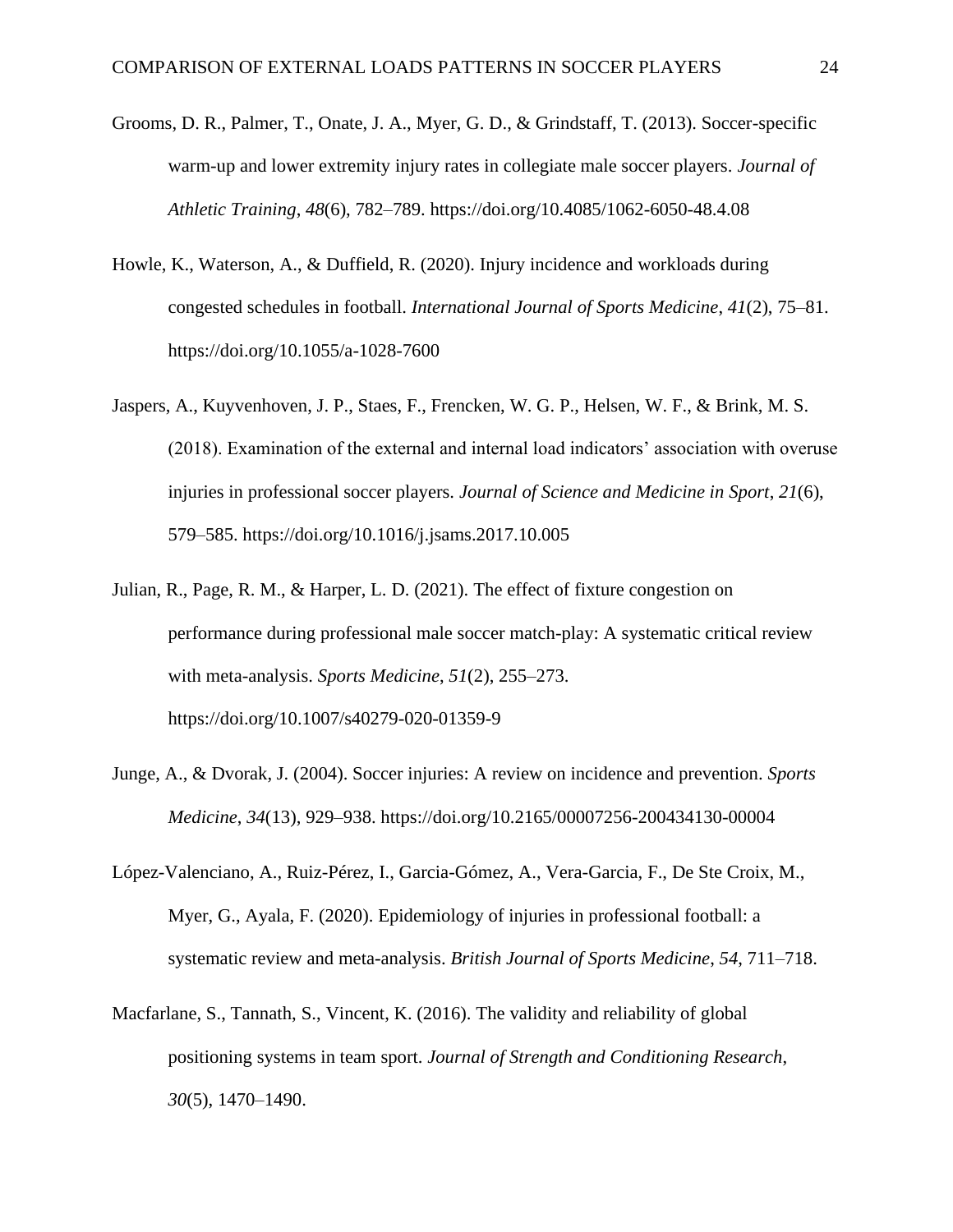- Mallo, J., & Dellal, A. (2012). Injury risk in professional football players with special reference to the playing position and training periodization. *The Journal of Sports Medicine and Physical Fitness*, *52*(2).
- Nobari, H., Mainer-Pardos, E., Zamorano, A. D., Bowman, T. G., Clemente, F. M., & Pérez-Gómez, J. (2021). Sprint variables are associated with the odds ratios of non-contact injuries in professional soccer players. *International Journal of Environmental Research and Public Health*, *18*(19). https://doi.org/10.3390/ijerph181910417
- Owoeye, O. B. A., VanderWey, M. J., & Pike, I. (2020). Reducing injuries in soccer (football): an umbrella review of best evidence across the epidemiological framework for prevention. *Sports Medicine - Open*, *6*(1). https://doi.org/10.1186/s40798-020-00274-7
- Sadigursky, D., Braid, J. A., De Lira, D. N. L., Machado, B. A. B., Carneiro, R. J. F., & Colavolpe, P. O. (2017). The FIFA 11+ injury prevention program for soccer players: A systematic review. *BMC Sports Science, Medicine and Rehabilitation*, *9*(1), 1–8. https://doi.org/10.1186/s13102-017-0083-z
- Soligard, T., Schwellnus, M., Alonso, J. M., Bahr, R., Clarsen, B., Dijkstra, H. P., Gabbett, T., Gleeson, M., Hägglund, M., Hutchinson, M. R., Janse Van Rensburg, C., Khan, K. M., Meeusen, R., Orchard, J. W., Pluim, B. M., Raftery, M., Budgett, R., & Engebretsen, L. (2016). How much is too much? (Part 1) International Olympic Committee consensus statement on load in sport and risk of injury. *British Journal of Sports Medicine*, *50*(17), 1030–1041. https://doi.org/10.1136/bjsports-2016-096581
- Trainers, N. A. (2016). The female ACL: Why is it more prone to injury? *Journal of Orthopaedics*, *13*(2), A1–A4. https://doi.org/10.1016/S0972-978X(16)00023-4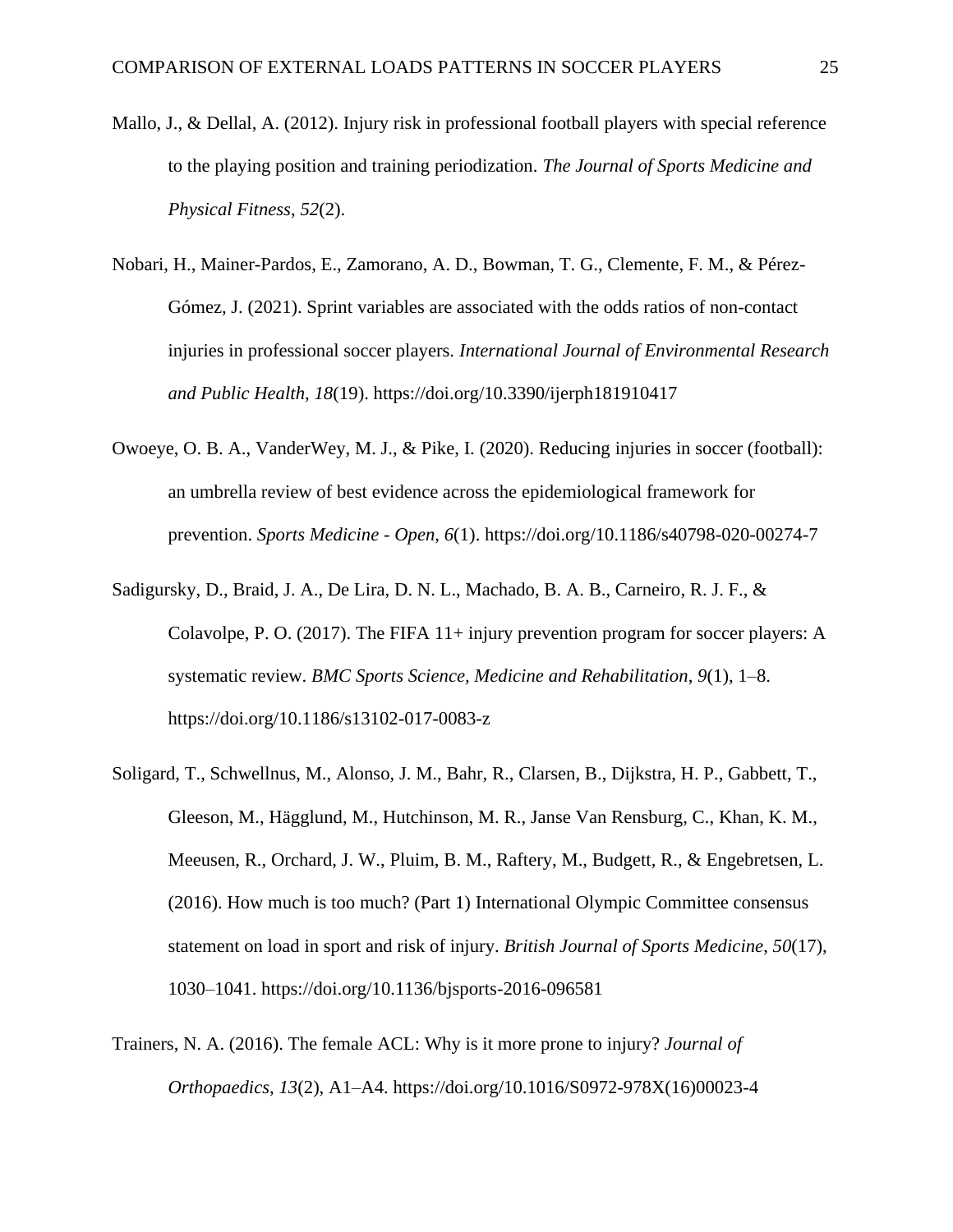- Volpi, P., Bisciotti, G. N., Chamari, K., Cena, E., Carimati, G., & Bragazzi, N. L. (2016). Risk factors of anterior cruciate ligament injury in football players: A systematic review of the literature. *Muscles, Ligaments and Tendons Journal*, *6*(4), 480–485. https://doi.org/10.32098/mltj.04.2016.09
- Waldén, M., Hägglund, M., Magnusson, H., & Ekstrand, J. (2016). ACL injuries in men's professional football: A 15-year prospective study on time trends and return-to-play rates reveals only 65% of players still play at the top level 3 years after ACL rupture. *British Journal of Sports Medicine*, *50*(12), 744–750. https://doi.org/10.1136/bjsports-2015- 095952
- Xiao, M., Nguyen, J. N., Hwang, C. E., & Abrams, G. D. (2021). Increased lower extremity injury risk associated with player load and distance in collegiate women's soccer. *Orthopaedic Journal of Sports Medicine*, *9*(10), 1–8. https://doi.org/10.1177/23259671211048248